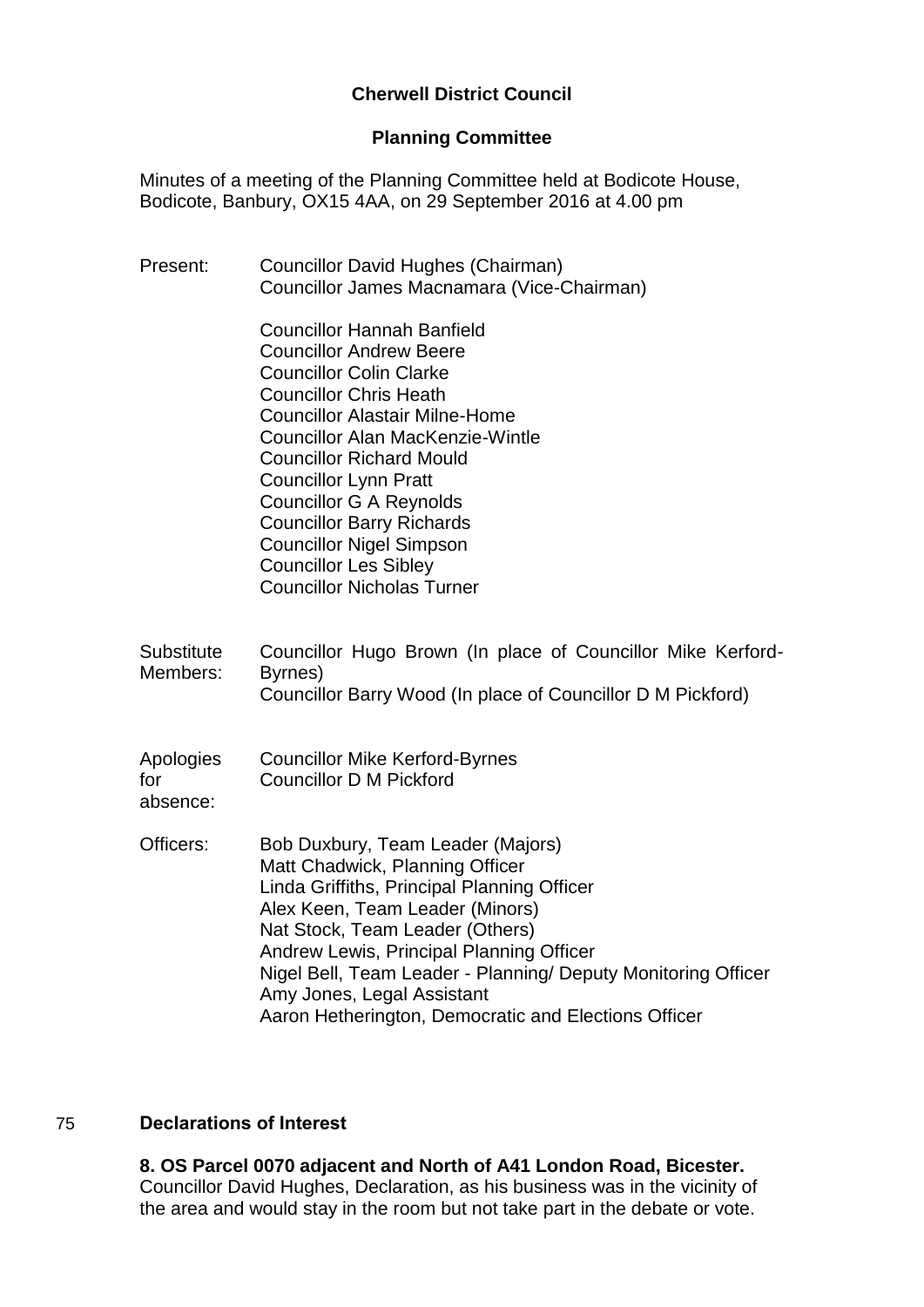Councillor Hugo Brown, Declaration, as he knows the developer's directors socially.

Councillor Les Sibley, Non Statutory Interest, as a member of Bicester Town Council which had been consulted on the application.

Councillor Lynn Pratt, Non Statutory Interest, as a member of Bicester Town Council which had been consulted on the application.

Councillor Richard Mould, Non Statutory Interest, as a member of Bicester Town Council which had been consulted on the application.

#### **11. Tudor Hall School, Wykham Lane, Banbury, OX16 9UR.**

Councillor Alastair Milne-Home, Non Statutory Interest, as a member of Banbury Town Council which had been consulted on the application.

Councillor Andrew Beere, Non Statutory Interest, as a member of Banbury Town Council which had been consulted on the application.

Councillor Barry Richards, Non Statutory Interest, as a member of Banbury Town Council which had been consulted on the application.

Councillor Colin Clarke, Non Statutory Interest, as a member of Banbury Town Council which had been consulted on the application.

Councillor Hannah Banfield, Non Statutory Interest, as a member of Banbury Town Council which had been consulted on the application.

Councillor Hugo Brown, Declaration, as he knew the headteacher socially, his wife was on the PTA and his daughters were ex-pupils of the school.

Councillor Nicholas Turner, Non Statutory Interest, as a member of Banbury Town Council which had been consulted on the application.

### **12. OS Parcels 4083 And 6882 Adjoining And North Of Broken Furrow, Warwick Road, Banbury.**

Councillor Alastair Milne-Home, Non Statutory Interest, as a member of Banbury Town Council which had been consulted on the application.

Councillor Andrew Beere, Non Statutory Interest, as a member of Banbury Town Council which had been consulted on the application.

Councillor Barry Richards, Non Statutory Interest, as a member of Banbury Town Council which had been consulted on the application.

Councillor Barry Wood, Declaration, as a member of the Executive and would leave the meeting for the duration of the item.

Councillor Colin Clarke, Non Statutory Interest as a member of Banbury Town Council which had been consulted on the application and a declaration as a member of the Executive and would leave the meeting for the duration of the item.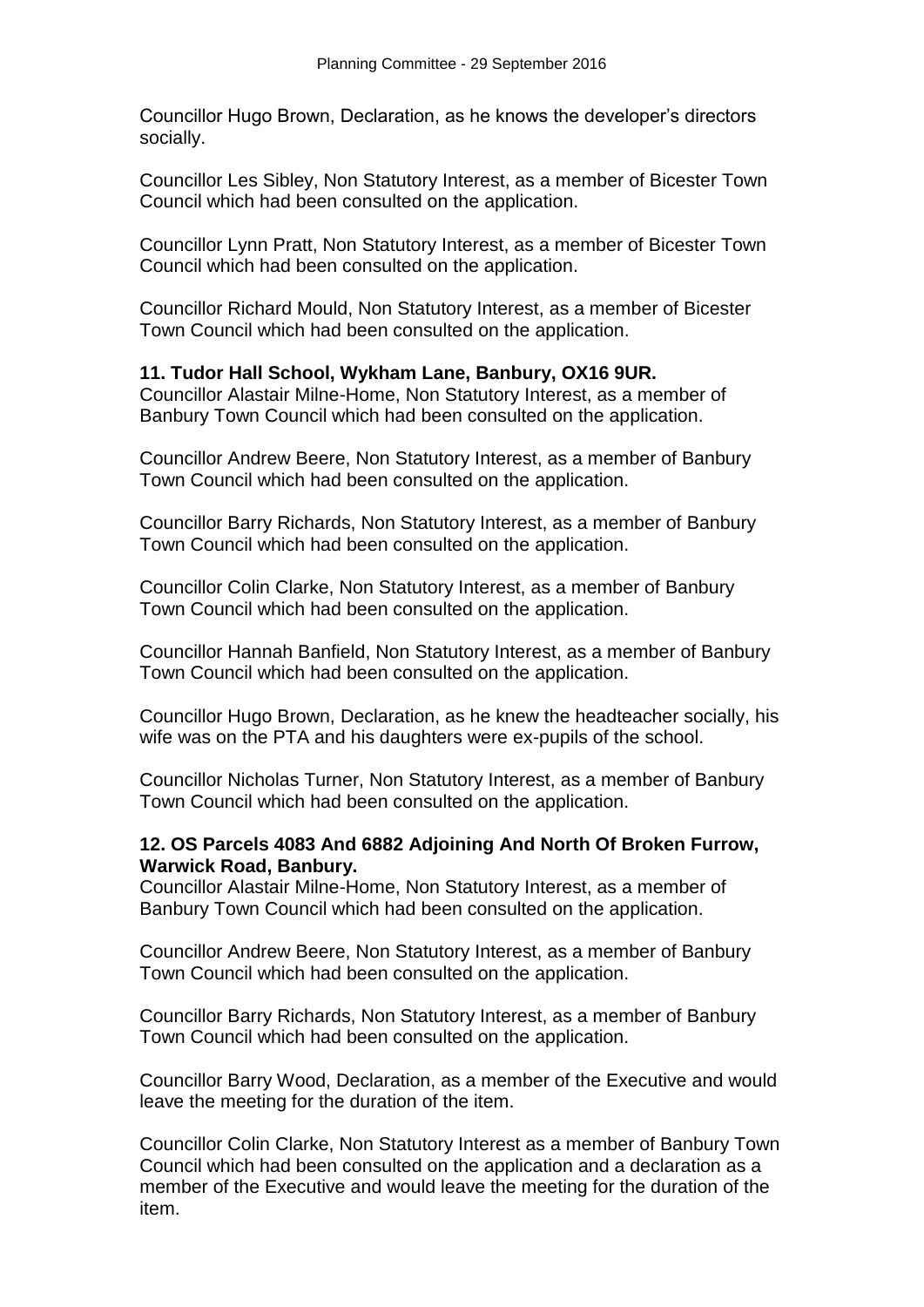Councillor G A Reynolds, Declaration, as a member of the Executive and would leave the meeting for the duration of the item.

Councillor Hannah Banfield, Non Statutory Interest, as a member of Banbury Town Council which had been consulted on the application.

Councillor Lynn Pratt, Declaration, as a member of the Executive and would leave the meeting for the duration of the item.

Councillor Nicholas Turner, Non Statutory Interest, as a member of Banbury Town Council which had been consulted on the application.

#### **13. OS Parcels 4083 And 6882 Adjoining And North Of Broken Furrow, Warwick Road, Banbury.**

Councillor Alastair Milne-Home, Non Statutory Interest, as a member Banbury Town Council which had been consulted on the application.

Councillor Andrew Beere, Non Statutory Interest, as a member Banbury Town Council which had been consulted on the application.

Councillor Barry Richards, Non Statutory Interest, as a member Banbury Town Council which had been consulted on the application.

Councillor Barry Wood, Declaration, as a member of the Executive and would leave the meeting for the duration of the item.

Councillor Colin Clarke, Non Statutory Interest as a member of Banbury Town Council which had been consulted on the application and a declaration as a member of the Executive and would leave the meeting for the duration of the item.

Councillor G A Reynolds, Declaration, as a member of the Executive and would leave the meeting for the duration of the item.

Councillor Hannah Banfield, Non Statutory Interest, as a member Banbury Town Council which had been consulted on the application.

Councillor Lynn Pratt, Declaration, as a member of the Executive and would leave the meeting for the duration of the item.

Councillor Nicholas Turner, Non Statutory Interest, as a member Banbury Town Council which had been consulted on the application.

### 76 **Requests to Address the Meeting**

The Chairman advised that requests to address the meeting would be dealt with at each item.

### 77 **Urgent Business**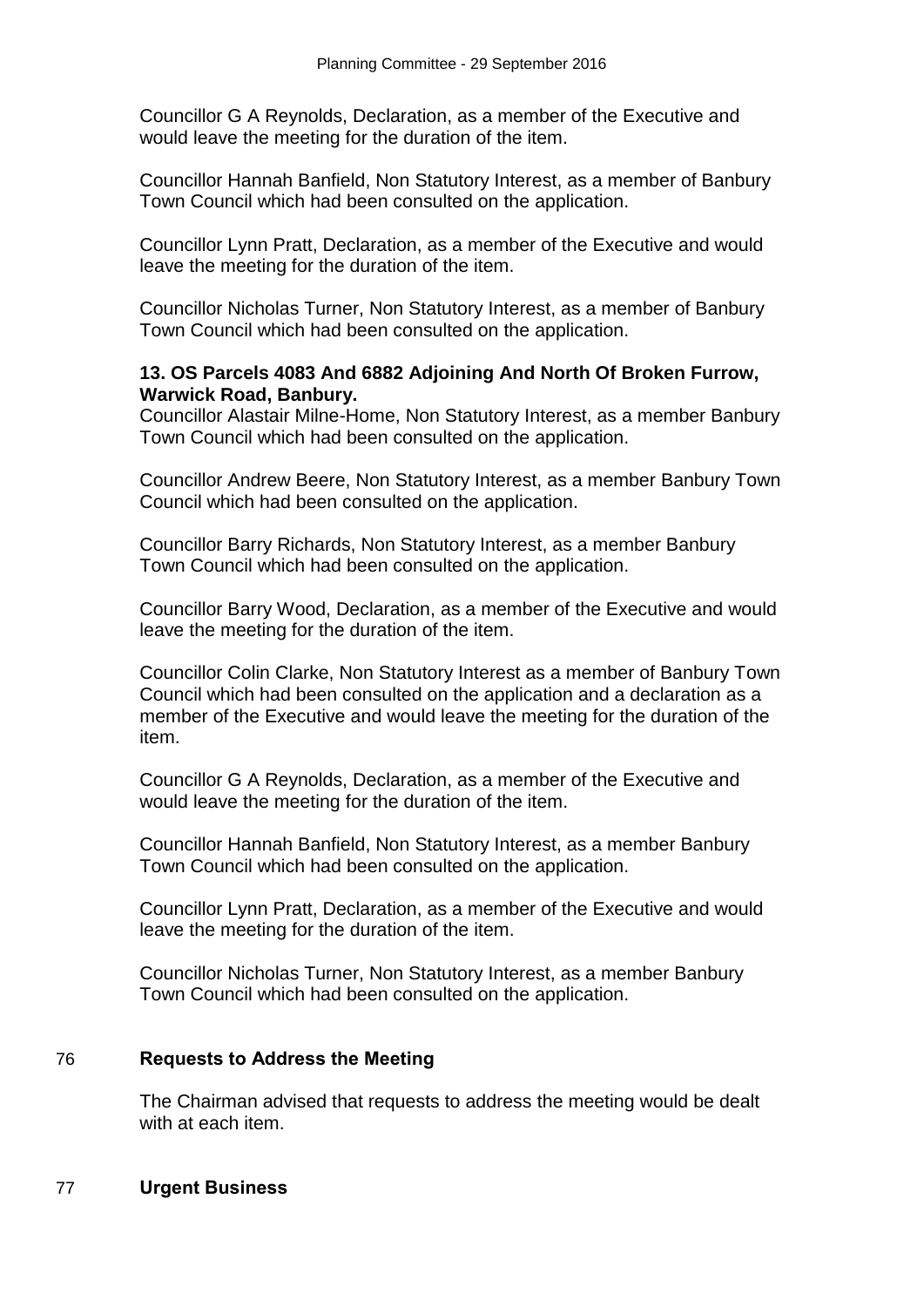There were no items of urgent business.

#### 78 **Minutes**

The Minutes of the meeting held on 1 September 2016 were agreed as a correct record and signed by the Chairman.

#### 79 **Chairman's Announcements**

The Chairman made the following announcement:

- 1. Under the Openness of Local Government Bodies Regulations 2014, members of the public were permitted to film, broadcast and report on the meeting, subject to the efficient running of the meeting not being affected.
- 2. The Chairman advised that the Development Services Manager, Jon Westerman would be leaving Cherwell District Council in the next few weeks and thanked him for his contribution to the planning department at Cherwell District Council.

#### 80 **Pool Farm, Mill Lane, Stratton Audley, OX27 9AJ**

The Committee considered application 15/02314/F for the permanent use of land as a Rally school including use of land for quad bikes, buggies and jeeps for Mr Christopher Wigmore at Pool Farm, Mill Lane, Stratton Audley, OX27 0AJ.

Ken Smith and Tim Good, local residents, addressed the committee in objection to the application.

Christopher Wigmore, the applicant, addressed the committee in support of the application.

In reaching their decision, the Committee considered the officers' report, presentation, written update and the addresses of the public speakers.

#### **Resolved**

That application 15/02314/F be approved subject to the following conditions:

- 1. Except where otherwise stipulated by condition, the development shall be carried out strictly in accordance with the following plans and documents:
	- Application Form submitted with the application;
	- Drawing Number 5013/2 submitted with the application;
	- Site Location Plan at a scale of 1:5,000 received by e-mail from the applicant on 25th February 2016;
	- Additional plan outlining 'Rally Stage' and 'Yard' at a scale of 1:5,000 received by e-mail from the applicant on 29th February 2016;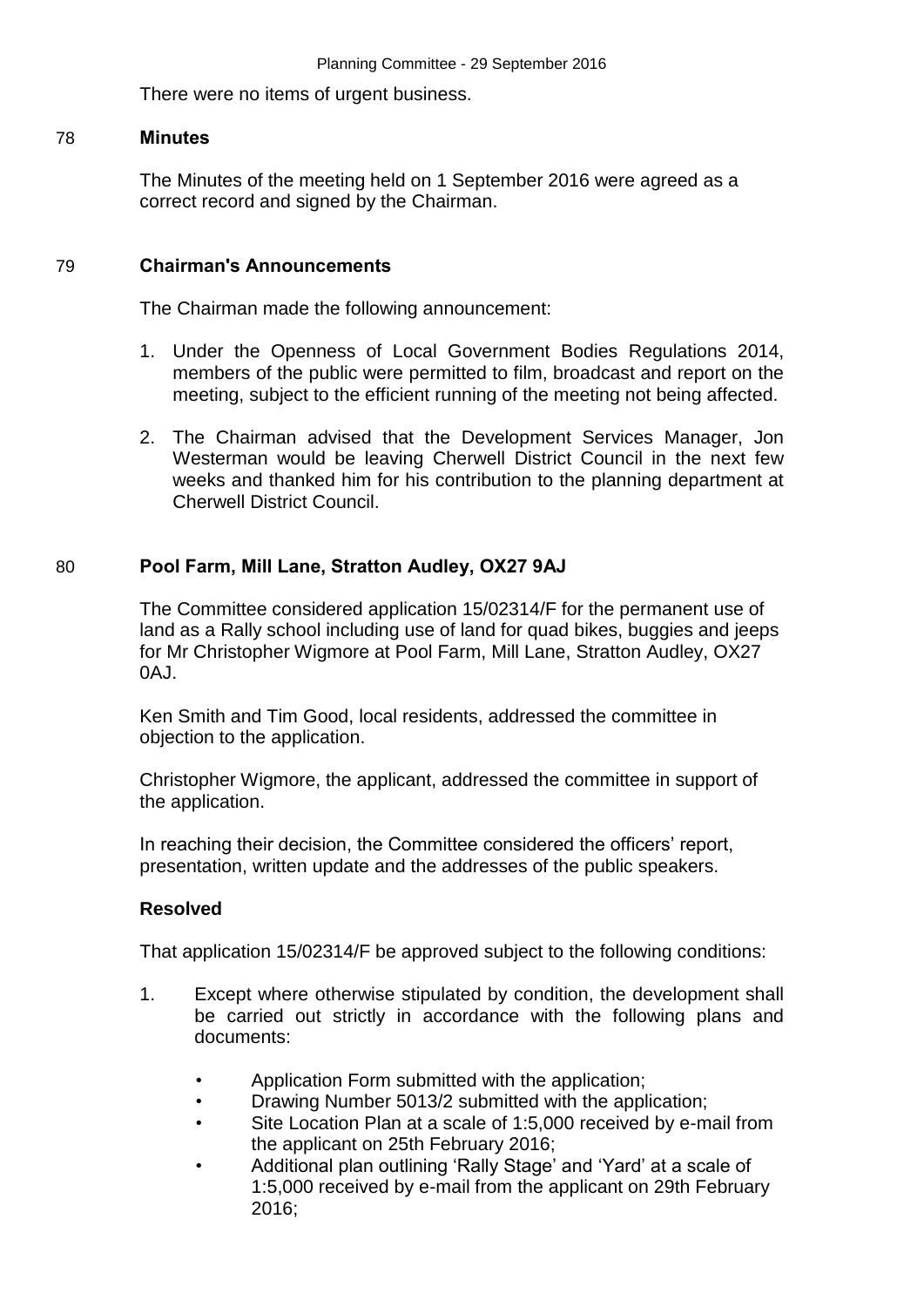- E-mail from the applicant containing a list of vehicles to be used on the 'Rally Stage' and 'Yard' on 29th February 2016.
- 2. Within 4 calendar months starting from the date of this decision, a Noise and Dust Management Plan shall be submitted to and approved in writing by the Local Planning Authority. Thereafter, the use hereby permitted shall only operate in strict accordance with the approved Management Plan.
- 3. The area of the site to be used for quad bikes, jeeps, and 'Honda Pilots' shall be restricted to the area outlined in green on Drawing Number 5013/2 submitted with the application.
- 4. No more than 4 quad bikes and/or 'Honda Pilots' and/or jeeps shall be operated at any one time.
- 5. The 'Rally Stage' and 'Yard' outlined in the additional plan (scale of 1:5,000 received by e-mail from the applicant on 29th February 2016) shall only be used for the purposes of tuition in accordance with the terms of this consent and shall not be used for any testing, trial of speed, racing or other practicing whatsoever.
- 6. No more than one vehicle shall be used on the 'Rally Stage' and 'Yard' outlined in the additional plan (scale of 1:5,000 received by e-mail from the applicant on 29th February 2016) at any one time, and the 'Rally Stage' and 'Yard' shall only be used by the vehicles listed on the e-mail received from the applicant on 29th February 2016.
- 7. There shall be no use of the rally stage when the quad bikes and/or 'Honda Pilots' and/or jeeps are being used.
- 8. The use hereby approved shall only operate between the hours of 10:00 and 18:00 Monday to Saturday and shall not operate at any time on Sundays and Public Holidays.
- 9. The use hereby approved shall not operate on more than 3 occasions in any one calendar week.
- 10. The level of noise emissions from the use hereby permitted when measured in free field conditions at 1.2 to 1.5 metres height above the surrounding ground level at the boundary of the residential properties at Copse Cottages and Oldfields Farm shall not exceed 45dB LAEQ(5m).
- 11. Notwithstanding the provisions of Schedule 2, Part 4 of the Town and Country Planning (General Permitted Development) order 2015, the site shall not be used for any temporary purpose or activity, including War Games, Paintballing, Corporate Event Days, Clay Pigeon Shooting or helicopter rides, other than those expressly approved by this permission.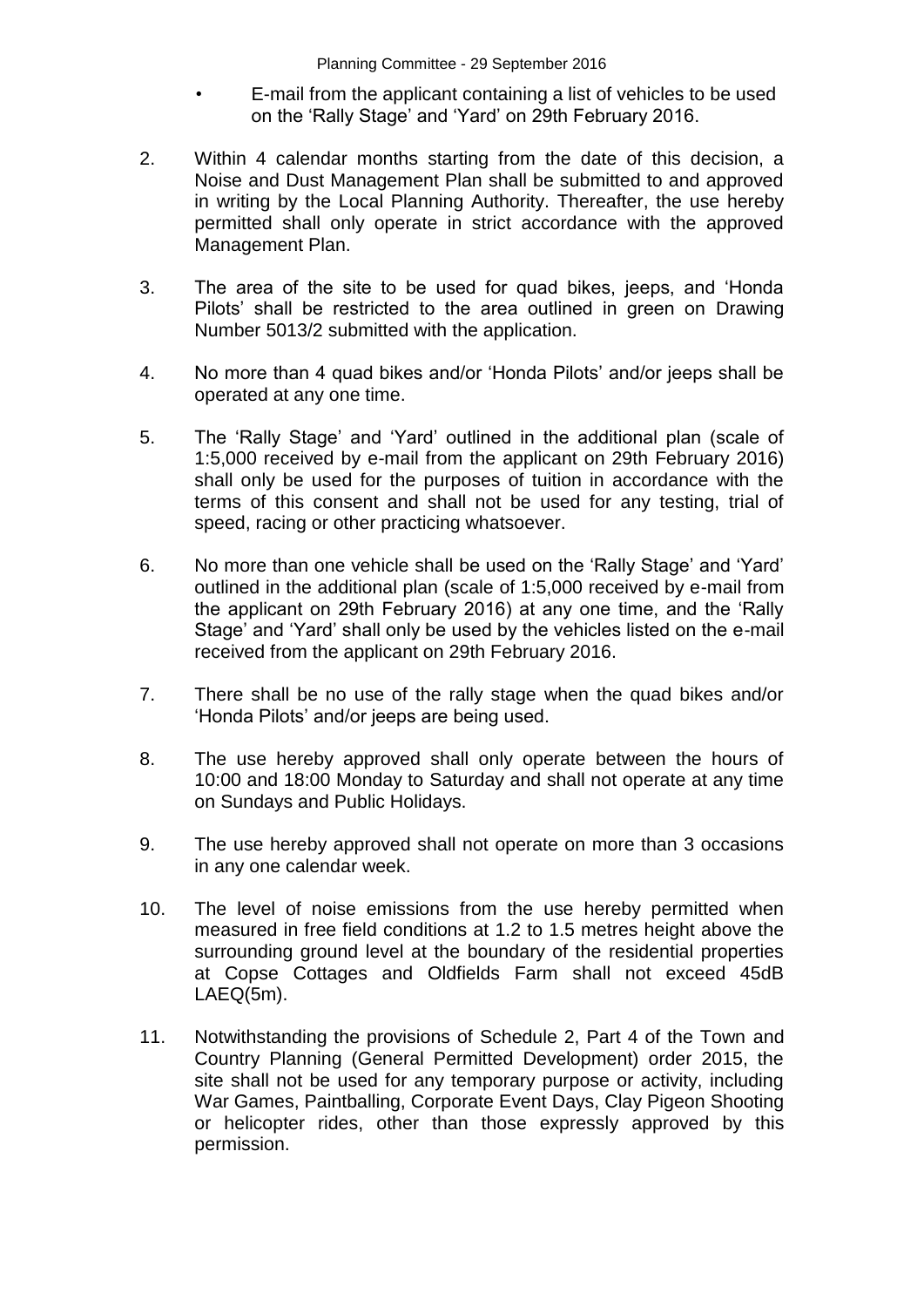12. Motor car or motorcycle racing or any other form of motor sport including testing, trials of speed and practising for such activities shall not take place on the site.

### 81 **OS Parcel 0070 adjacent and North of A41 London Road, Bicester**

The Committee considered application 16/00861/HYBRID for revisions to outline planning application 15/02316/OUT to comprise a HYBRID planning application for: Full planning permission for 18,394 sqm (198,000 sqft) of logistics floor space within Class B8 of the Town and Country Planning Use Classes Order 1987, with ancillary Class B1(a) offices together with access from A41 Aylesbury Road, associated infrastructure including lorry parking, landscaping, amenity open space and sustainable drainage and private sewage treatment plant. Outline planning permission from up to 44,314 sqm (477,000 sqft) of logistics floor space, within class B8 of the Town and Country Planning Use Classes Order 1987, with ancillary B1(a) offices, together with associated site infrastructure including lorry parking, landscaping, amenity open space, sustainable drainage and private sewage treatment plant. Details of means of access from Aylesbury Road were also included for approval. The application was for Mr Warren Francis Reid.

Councillor Sames addressed the committee as local Ward member.

Michael Earnshaw, James Glaisher & John Broad addressed the committee in objection to the application.

Peter Frampton, the applicant's agent, addressed the committee in support of the application.

In reaching their decision, Members considered the officers' report, written update and presentation and the addresses of the local ward member and public speakers.

#### **Resolved**

That application 16/00861/HYBRID be approved, subject to,

a) The receipt of a satisfactory agreed Unilateral Undertaking

b) The following conditions with delegated authority granted to the Development Control Team Leader, in consultation with the Chairman of Planning Committee, to allow further adjustments and additions to the conditions proposed in the report if considered necessary.

### **Full Permission**

- 1. A4 time limit 3 yrs
- 2. A6 plans condition
- 3. B3 samples of wall and roof materials
- 4. B15 external lighting details
- 5. B18 boundary enclosure details
- 6. C2 carry out landscaping in accordance with the approved plans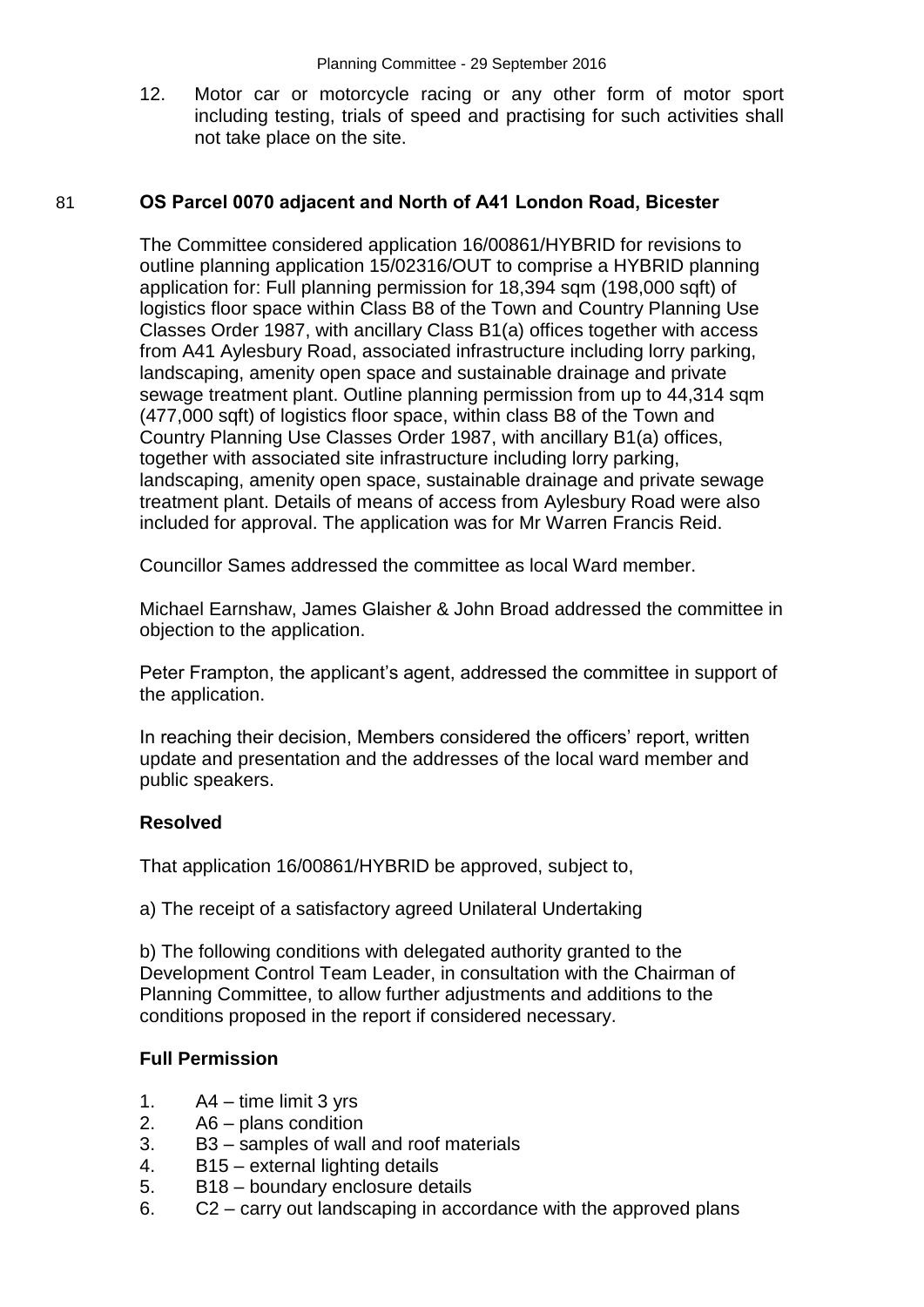- 7. C3 maintain landscaping in accordance with the approved management/maintenance plan
- 8. C7 retained trees
- 9. C9 AMS
- 10. C11/12 retain hedgerows
- 11. C20 tree pit details hard landscaped areas
- 12. C21 tree pit details soft landscaped areas
- 13. Prior to the commencement of the development hereby approved, full details of the means of access between the land and the highway on the A41, including position, layout, construction, drainage and vision splays shall be submitted to and approved in writing by the Local Planning Authority. Thereafter and prior to the first occupation of any of the development, the means of access shall be constructed and retained in accordance with the approved details – the visibility splay shall be kept clear of obstructions (including trees and other vegetation) between 0.6m and 2.0m.
- 14. Prior to the commencement of the development hereby approved, full specification details of the site roads and turning areas to serve the development, which shall include construction, layout, surfacing, lighting and drainage, shall be submitted to and approved in writing by the Local Planning Authority. Thereafter and prior to the first occupation of any of the development, the site roads and turning areas shall be constructed in accordance with the approved details.
- 15. Prior to the commencement of development in zone 1 hereby approved shown on the approved parameters plan, full details showing car parking spaces and HGV parking spaces shall be submitted to and approved in writing by the Local Planning Authority. Thereafter and prior to the first occupation of development in zone 1, the parking for that zone shall be constructed in accordance with the approved details. All car and HGV parking shall be retained at all times thereafter, unless otherwise agreed in writing beforehand by the local planning authority. Car and HGV parking shall be retained unobstructed except for the parking and manoeuvring of vehicles at all times thereafter.
- 16. Prior to commencement of development in zone 1 hereby approved, full details showing space for a minimum of 118 bicycles (98 for staff and 20 for visitors) shall be submitted to and approved in writing by the local planning authority. At least 49 of the staff spaces shall be under cover. The cycle parking shown on the agreed plan shall be provided prior to the first occupation of the development. The cycle parking shall be permanently retained and maintained for the parking of cycles in connection with the development.
- 17. The development permitted by this planning permission shall be carried out in accordance with the approved Flood Risk assessment (FRA)(May 2016/32765/3006/Peter Brett), Drainage Design Statement (April 2016/32765/2006/001/Peter Brett), technical note 32765-2004- TN002 and the following mitigation measures detailed within the FRA statement: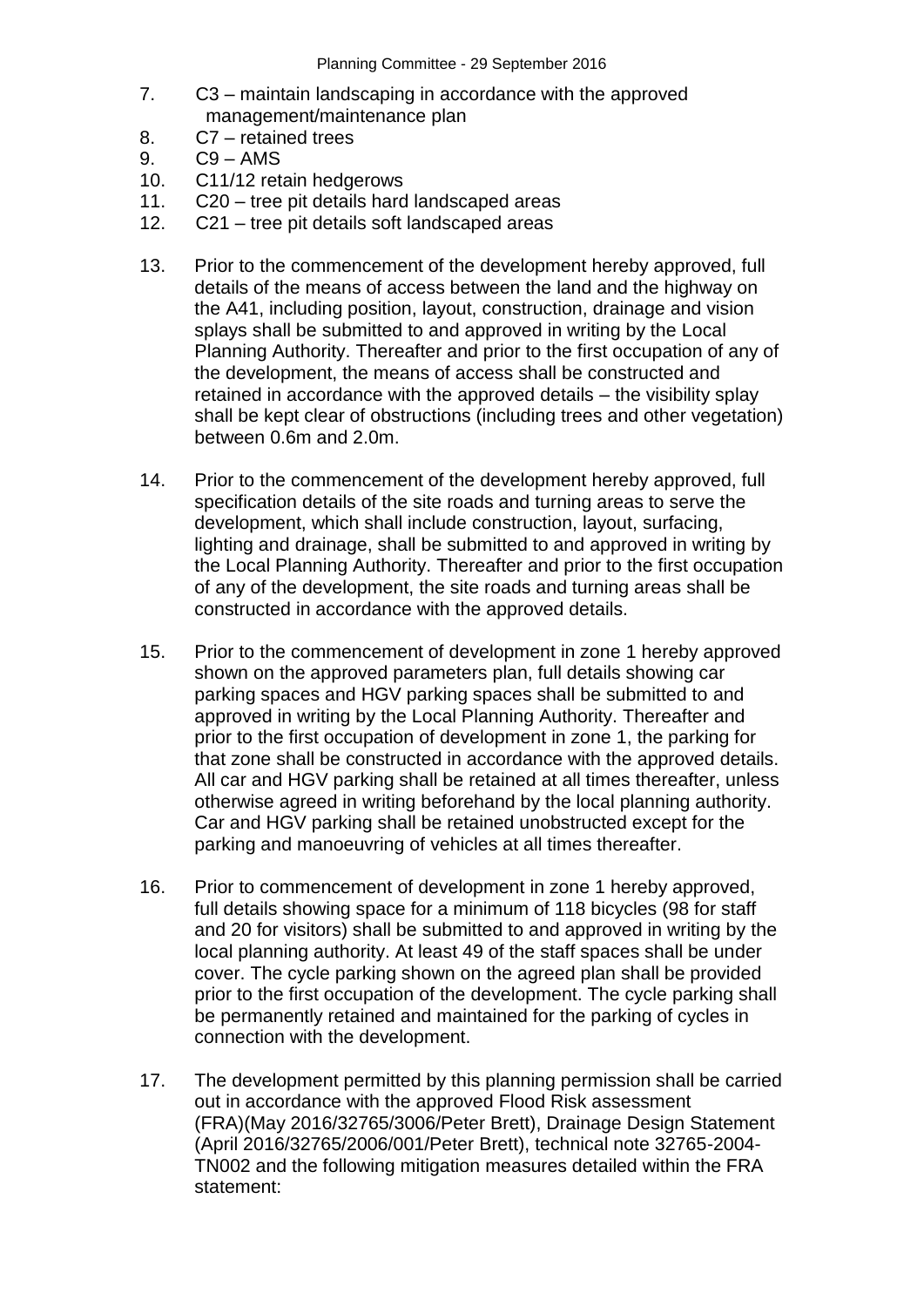- a) Limiting the surface water run-off generated by the 1 in 100 year critical storm to 5 litres per second so that it will not exceed the run-off from the undeveloped site and not increase the risk of flooding off-site
- b) Provision of underground storage tank and swale as shown on drawing number 32765-2006-001 Rev B
- c) Provision of flood storage as shown on drawing number 32765-2006- 001 rev B
- d) Hydrocarbon interceptor and wastewater treatment centre as detailed in the Drainage design Statement (April 2016/32765/2006/001 Peter Brett) and technical note 32765-2004-TN002.
- e) The mitigation measures shall be fully implemented prior to occupation and subsequently in accordance with the timing/phasing arrangements embodied within the scheme, or within any other period as may subsequently be agreed, in writing by the local planning authority.
- 18. Prior to commencement of development the applicant shall submit to the LPA a SUDS Maintenance and Management Plan for the development. This shall include a comprehensive maintenance schedule; a site plan showing the location of SUDS features and details; maintenance areas, location of outfalls. Responsibility for the management and maintenance of each element of the SUDS scheme will be detailed within the Management Plan. A health and safety plan will be provided where risks are involved in any maintenance activity.
- 19. Prior to commencement of the development the applicant shall submit to the LPA a Construction Environmental Management Plan (CEMP) in accordance with paragraph 12.7.3 of the approved Flood Risk Assessment (FRA) (May2016/32765/3006/Peter Brett). This will detail the drainage scheme to control surface water runoff during the construction phase and measures to be adopted to mitigate the risk to ground and surface waters from contaminated surface runoff.
- 20. Prior to commencement of development the applicant shall submit to the Local Planning Authority site infiltration test results in accordance with BRE365
- 21. Prior to commencement of development, the applicant shall submit to the LPA a Phase 2 intrusive geoenvironmental ground investigation. This work shall assess the need for any remedial works with respect to soil and groundwater contamination (if present). This may be in accordance with paragraph 12.7.4 of the approved flood Risk Assessment (FRA) (May 2016/32765/3006/Peter Brett).
- 22. H10 no extensions

# **Outline Permission**

- 1. A1
- 2. A2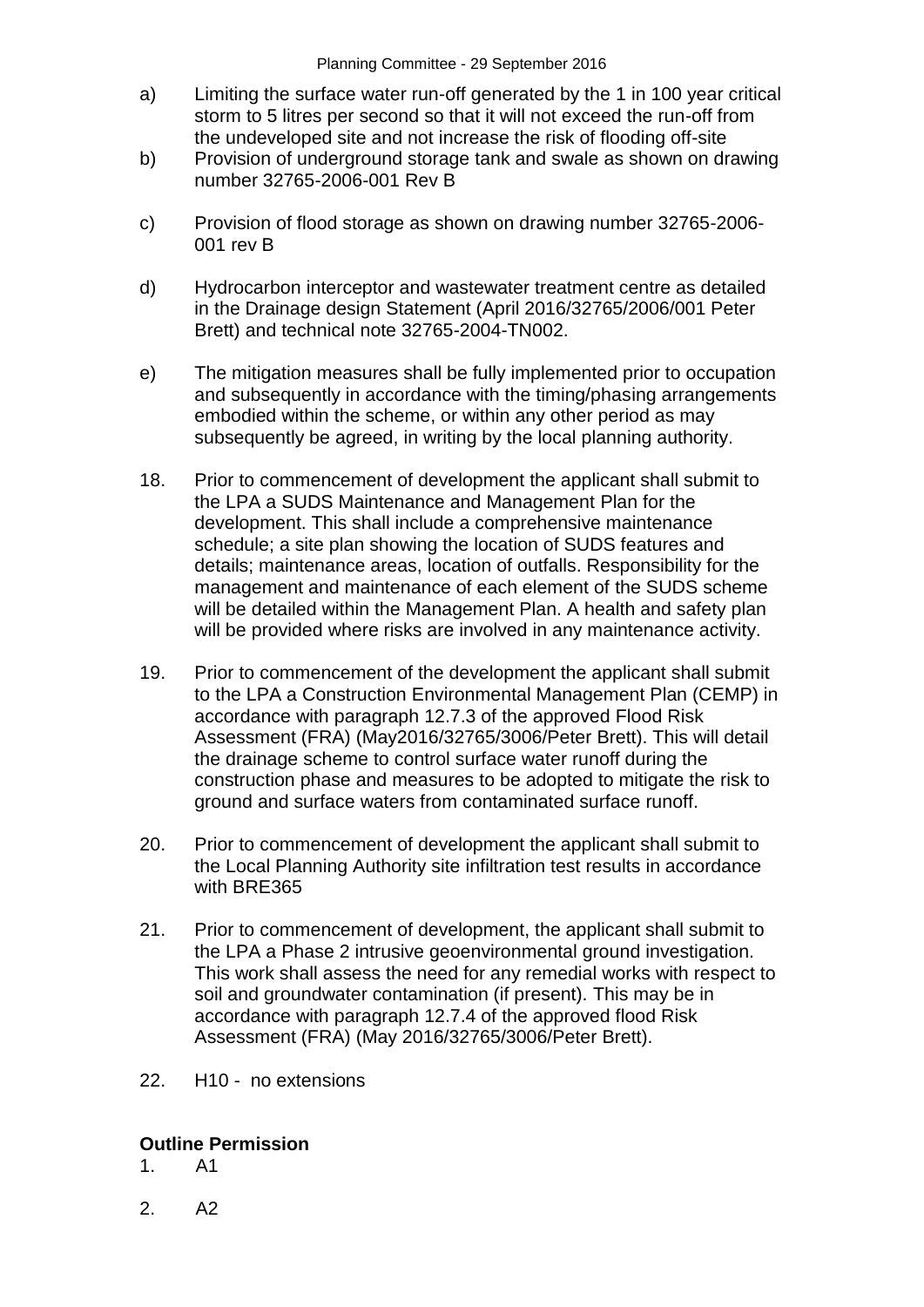- 3. A3
- 4. B23 height limit 15.5m
- 5. Prior to the commencement of each phase of development in zone 2 shown on the approved parameters plan, full details showing car parking spaces and HGV parking spaces for each phase shall be submitted to and approved in writing by the local planning authority. Thereafter and prior to the first occupation of development in each phase shall be constructed in accordance with the approved details. All car and HGV parking shall be retained at all times thereafter, unless otherwise agreed in writing beforehand by the Local Planning Authority. Car and HGV parking shall be retained unobstructed except for the parking and manoeuvring of vehicles at all times thereafter.
- 6. Prior to the commencement of each phase of development in zone 2 shown on the approved parameters plan, full details showing the number of bicycle parking spaces being provided for each phase of development within that zone shall be submitted to and approved in writing by the local planning authority. Thereafter and prior to the first occupation of development within each phase of zone 2, the parking for that phase shall be constructed in accordance with the approved details. At least 50% of the spaces provided for staff shall be under cover. The cycle parking will be permanently retained and maintained for the parking of cycles in connection with the development.
- 7. Development shall not begin until a surface water drainage scheme for the site, based on sustainable drainage principles and an assessment of the hydrological and hydro-geological context of the development, has ben submitted to and approved in writing by the LPA. The scheme shall be subsequently implemented in accordance with the approved details before the development is completed. The scheme shall also include:
- a) SUDS (OCC requirements include the provision of suitable vegetative SUDS (swales etc) and source control techniques to meet water quality objectives in a treatment train approach)
- b) Discharge rates
- c) (Assessment of the runoff rates and proposed attenuation measures to demonstrate compliance with Defra Non-Statutory Technical Standards for SUDS paragraph S2 and Cherwell local planning policy discharge volumes
- d) (Assessment of the pre and post-development runoff volumes to the greenfield condition to demonstrate compliance with Defra Non-Statutory Technical Standards for SUDS, paragraphs S4-S6 and Cherwell planning policy)
- e) Flood Risk within the development
- f) (Demonstrate compliance with Defra Non-Statutory Technical Standards for SUDS, Paragraphs S7-S9 and Cherwell policy. This shall include a drawing plan showing exceedance routes through the development and storage areas)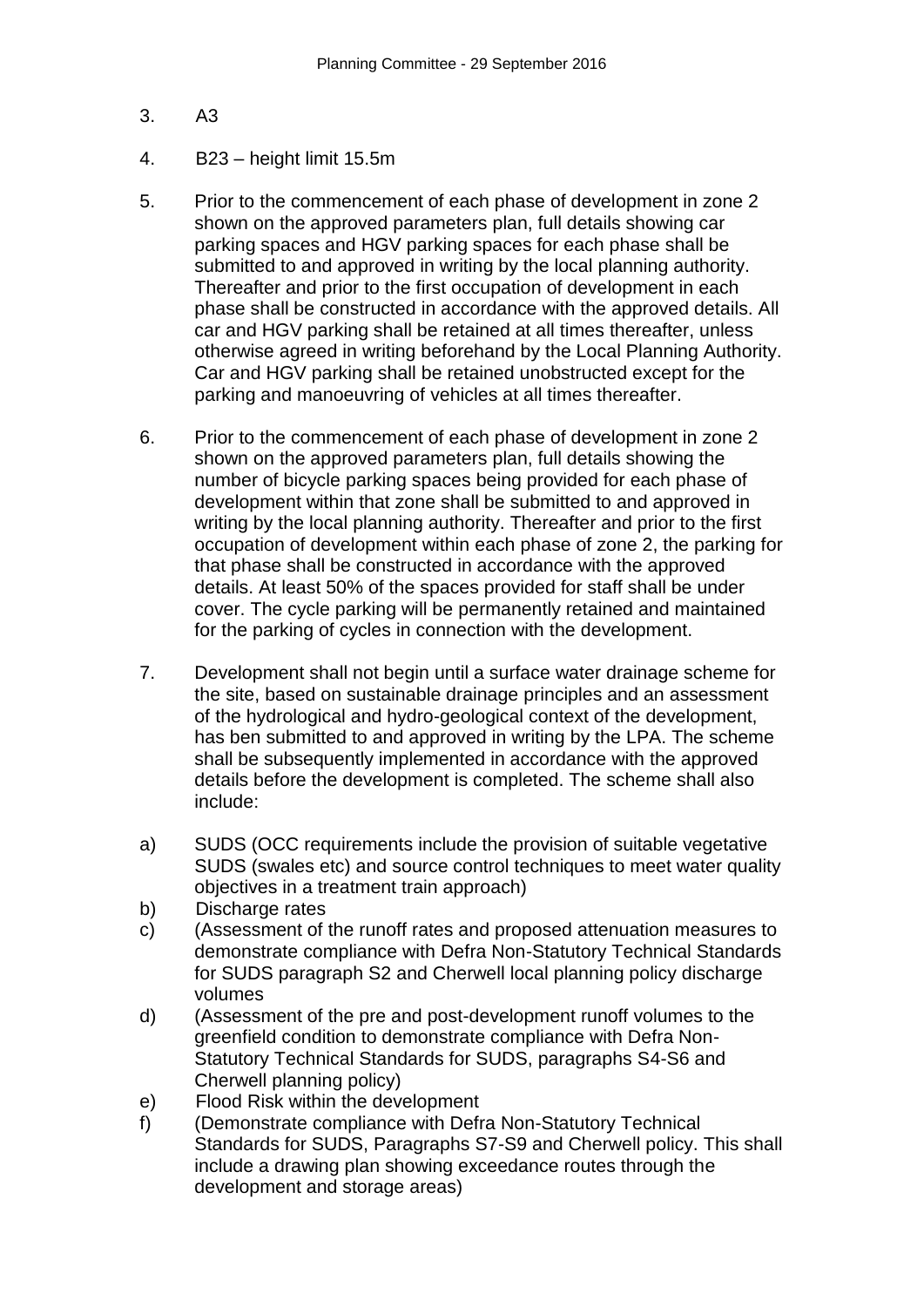- i) Maintenance and management of SUDS features
- ii) Sizing of features attenuation volume
- iii) Infiltration in accordance with BRE365
- iv) Detailed drainage layout with pipe numbers
- v) Network drainage calculations
- vi) Phasing
- vii) These matters shall be covered in a comprehensive sustainable drainage statement submitted to the LPA
- 8. The first reserved matters submission shall also include full details and the precise route and location of the proposed green infrastructure links and footpath/cycle links from this development into the remainder of the Bicester 12 development site. These links shall be a minimum of 10m wide and shall be provided to the boundaries of the site, in accordance with the detail shown on the approved parameters plan, drawing number 4036-015 rev P21 and indicative site master-plan, drawing number 4036-013 rev P26. The development shall be carried out in accordance with these approved details prior to the fist occupation of any building in zone 2 and thereafter retained and maintained.

### **Full and Outline Permission**

- 1. Prior to the commencement of the development hereby approved on any phase of the development, including any demolition and any works of site clearance, a Construction Environmental Management Plan (CEMP), which shall include details of the measures to be taken to ensure construction works do not adversely affect residential properties adjacent or surrounding the site, together with details of the construction and communication to be carried out with adjacent residents, and to ensure that works do not adversely affect biodiversity, shall be submitted to and approved in writing by the local planning Authority. Thereafter the development shall be carried out in accordance with the approved CEMP.The CEMP shall also include the following matters
- a) Signage for construction traffic, pedestrians and other users of the site
- b) Controls on arrival and departure times for construction vehicles
- c) Piling methods (if employed)
- d) Earthworks
- e) Hoardings to the site, including future adjacent development plots
- f) Noise limits
- g) Hours of working
- h) Vibration
- i) Control of emissions
- j) Waste management and disposal, and material re-use
- k) Materials storage, and
- l) Hazardous material storage and removal
- 2. Cumulative noise output from any mechanical ventilation or plant associated with the development shall be noise attenuated or mitigated so that it achieves the following levels at 1m from the nearest receptors (listed below):
- a) Daytime (0.700-23.00)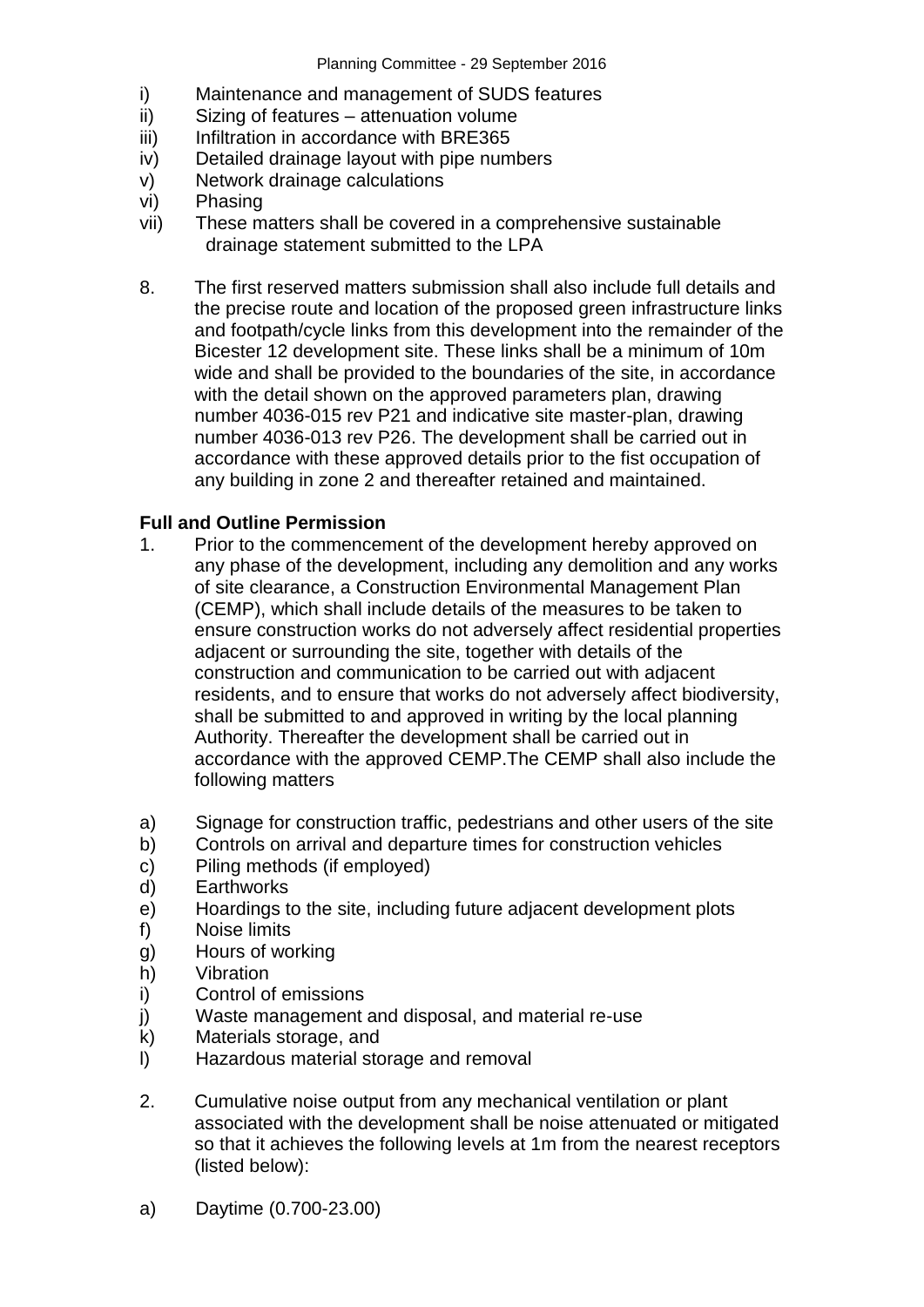- i) Wretchwick Farm Cottages and Wretchwick Farm: 43dB LAeq
- ii) Little Wretchwick Farm: 34dB LAeq
- b) Night time (23.00-07.00)
- i) Wretchwick Farm Cottages and Wretchwick farm: 31dB LAeq
- ii) Little Wretchwick Farm: 28dB LAeq
- 3. J13 land contamination: intrusive investigation
- 4. J14 land contamination: remediation scheme
- 5. J16 land contamination: carry out remediation
- 6. Development shall not commence until a drainage strategy detailing any on and/or off drainage works, has been submitted to and approved by, the local planning authority in consultation with the sewerage undertaker. No discharge of foul or surface water from the site shall be accepted into the public system until the drainage works referred to in the strategy have been completed.
- 7. Development shall not be commenced until: Impact studies of the existing water supply infrastructure have been submitted to, and approved in writing by, the local planning authority (in consultation with Thames Water). The studies shall determine the magnitude of any new additional capacity required in the system and a suitable connection point.
- 8. F8 archaeology
- 9. F9 archaeology
- 10. Prior to commencement of development, an updated Framework Travel Plan that complies with OCC's travel planning guidance document 'transport for New Developments: Transport Assessments and Travel Plans' for the whole site will be submitted to and approved by the LPA in consultation with the highway authority. Prior to occupation, workplace travel plans for each separate phase of the development will be submitted to and approved in writing by the LPA and consultation with the HA. The plans shall incorporate details of (i) the means of regulating the use of private cars at the development in favour of other modes of transport (ii) how employees can travel to the site by bus in the evening and at night time (7pm to 7am) and (iii) the means of implementation and methods of monitoring site related travel. Thereafter the approved Travel Plans shall be implemented and operated in accordance with the approved details.
- 11. Prior to commencement of development hereby approved, a Construction Traffic Management Plan shall be submitted to and approved in writing by the LPA. Thereafter the approved Construction Traffic Management Plan shall be implemented and operated in accordance with the approved details.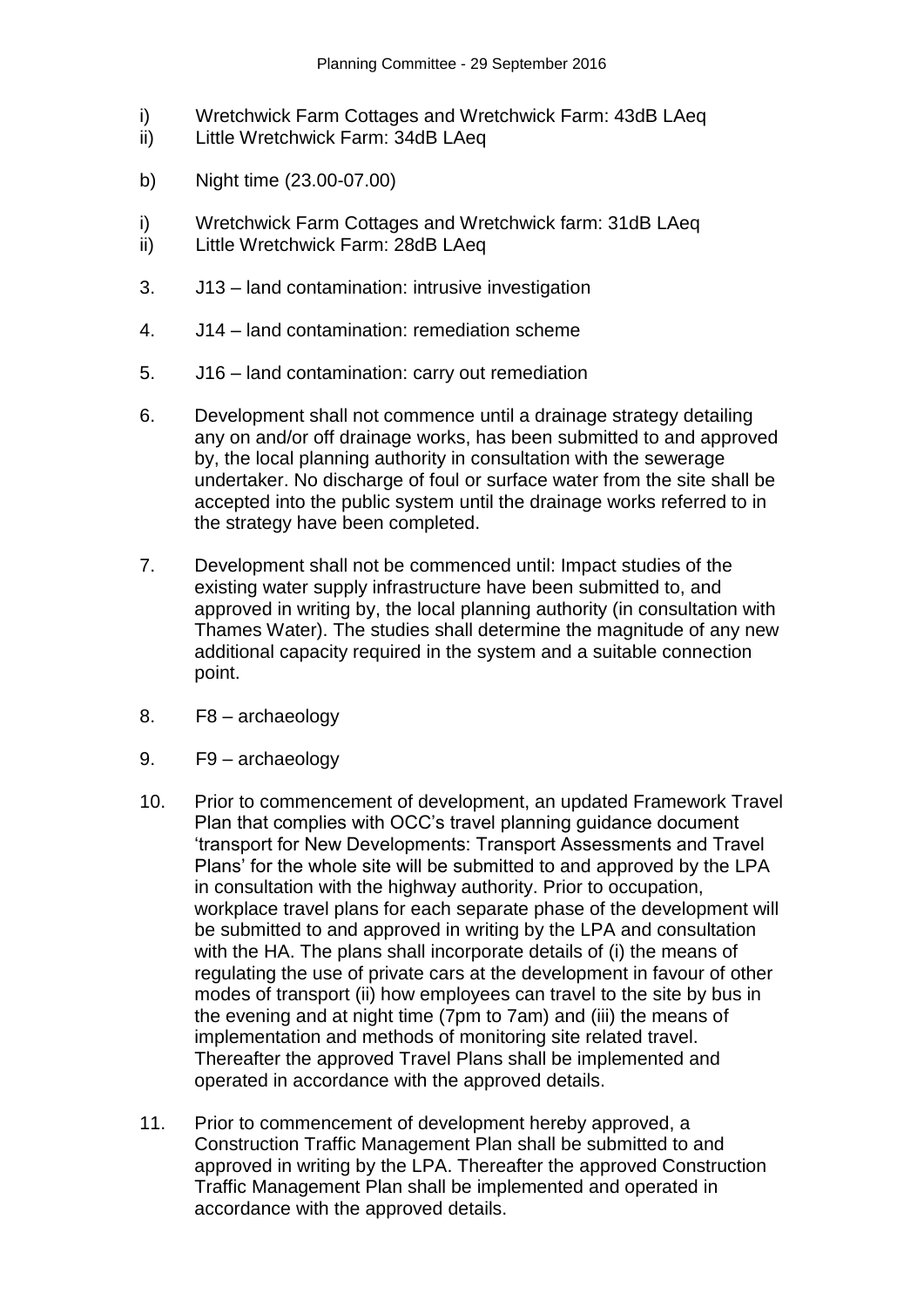- 12. G17 no outside storage or other operations
- 13. K8 protected species
- 14. K12 nesting birds, no works between march and August unless agreed
- 15. K17 biodiversity enhancement
- 16. K20 landscape and ecological management plan

### 82 **15 And 17 Milton Road, Bloxham, OX15 4HD**

The Committee considered application 16/00892/OUT, an outline application for 3 No dwellings for Messrs J Barmby and M Howard at 15 and 17 Milton Road, Bloxham, OX15 4AD.

Susan Slater, on behalf of Bloxham Parish Council, addressed the committee in objection to the application.

Jane Papenfus, agent for the applicant, addressed the committee in support of the application.

In reaching their decision, the Committee considered the officers' report, presentation, written update and the addresses of the public speakers.

### **Resolved**

That application 16/00892/OUT be refused for the following reasons:

- 1 The proposed development represents inappropriate 'backland' development as the proposal fails to sympathetically relate to the established linear form and pattern of existing development along Milton Road, appearing incongruous within this location, detrimental to the visual amenities and the overall character of the area. The proposal does not constitute acceptable 'minor development' and is unacceptable in principle. Thus, the proposal is contrary to Policies Villages 1, ESD13 and ESD15 of the Cherwell Local Plan Part 1, saved Policies C28 and C30 of the Cherwell Local Plan 1996, Policies BL11 and BL12 of the Bloxham Neighbourhood Plan 2015-2031 (Referendum Version September 2016) and Government guidance contained within the National Planning Policy Framework.
- 2 The proposed development, by virtue of the layout of the access track serving the proposed dwellings, would result in unsatisfactory living conditions within the adjacent residential properties of No.15 and 17 Milton Road through the introduction of noise and disturbance as a result of increased vehicular activity. Thus, the proposal is contrary to Policy ESD15 of the Cherwell Local Plan Part 1, saved Policies C30 and ENV1 of the Cherwell Local Plan 1996, Policy BL9 of the Bloxham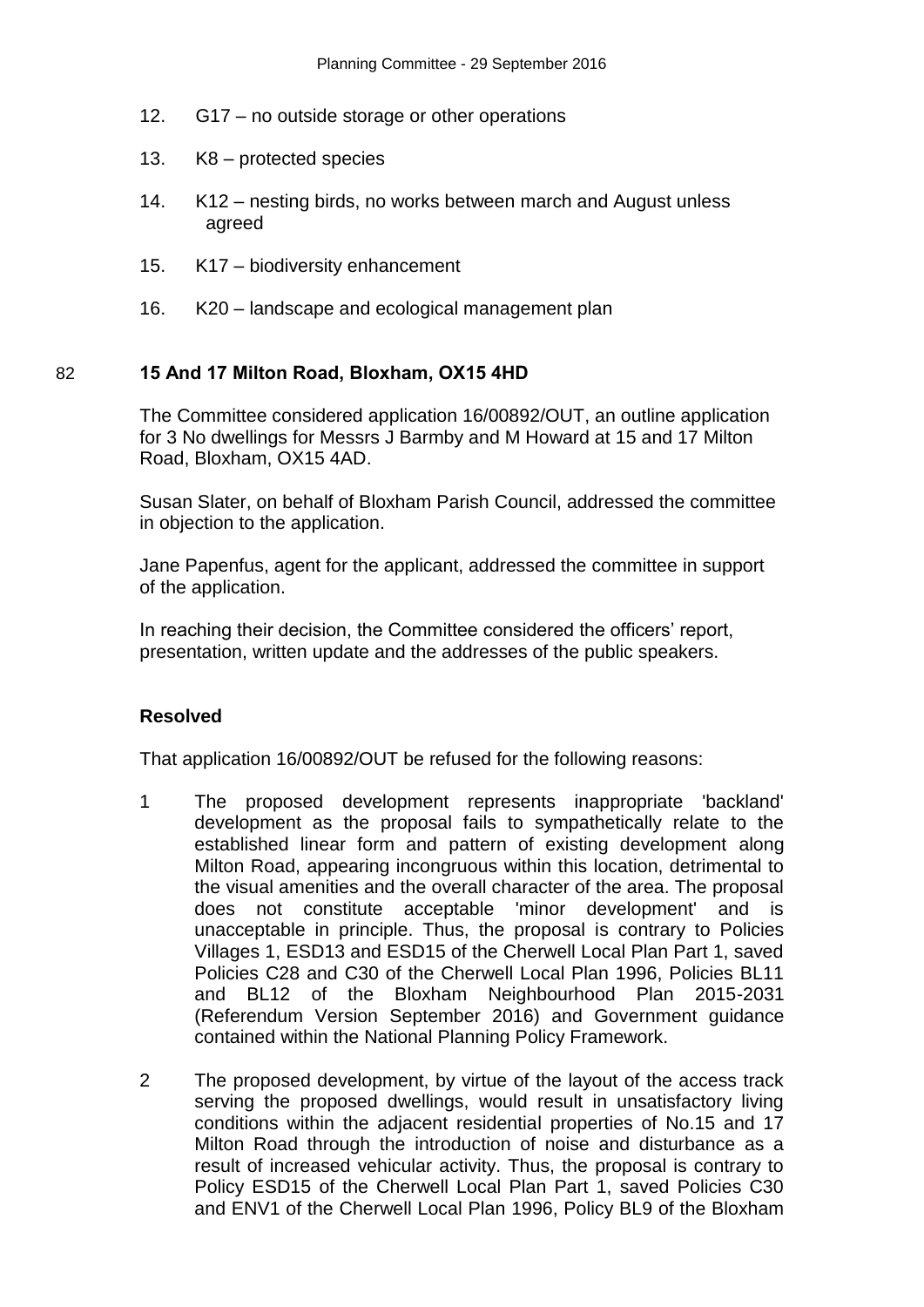Neighbourhood Plan 2015-2031 (Referendum Version September 2016), and Government guidance contained within the NPPF.

3 The access which is proposed to serve the site is substandard in vision terms and its use for the purpose proposed will be of detriment to the safety and convenience of other road users, contrary to Policy ESD15 of the Cherwell Local Plan Part 1, Policy BL9 of the Bloxham Neighbourhood Plan 2015-2031 (Referendum Version September 2016) and Government guidance contained within the NPPF.

### 83 **Orchard Way, Heyford Road, Somerton, Bicester, OX25 6LL**

The Committee considered application 16/01078/F for alterations to include extension and basement (revised scheme of 15/01895/F) for Cadmonkies at Orchard Way, Heyford Road, Somerton, Bicester, OX25 6LL.

In reaching their decision, the Committee considered the officers' report and presentation and written update.

### **Resolved**

That application 16/01078/F be approved, subject to the following conditions:

- 1. The development to which this permission relates shall be begun not later than the expiration of three years beginning with the date of this permission.
- 2. Except where otherwise stipulated by conditions attached to this permission, the development shall be carried out strictly in accordance with the following plans and documents: Application Form, Drawing No's: P/16/103/001 and P/16/103/002
- 3. The natural stone to be used on the walls of the extension shall be of the same type, texture, colour and appearance as the stone on the existing building and shall be laid, dressed, coursed and pointed to match that of the existing building.
- 4. The slate to be used for the roof of the extension hereby approved shall match in terms of colour, type and texture those used on the existing building.
- 5. The flue shall be painted black with a matt finish.
- 6. Prior to the commencement of the development and notwithstanding the submitted details, an arboricultural survey, undertaken in accordance with BS:5837:2012 and all subsequent amendments and revisions shall be submitted to and approved in writing by the Local Planning Authority.
- 7. Prior to the commencement of the development hereby approved, an Arboricultural Method Statement (AMS), undertaken in accordance with BS:5837:2012 and all subsequent amendments and revisions shall be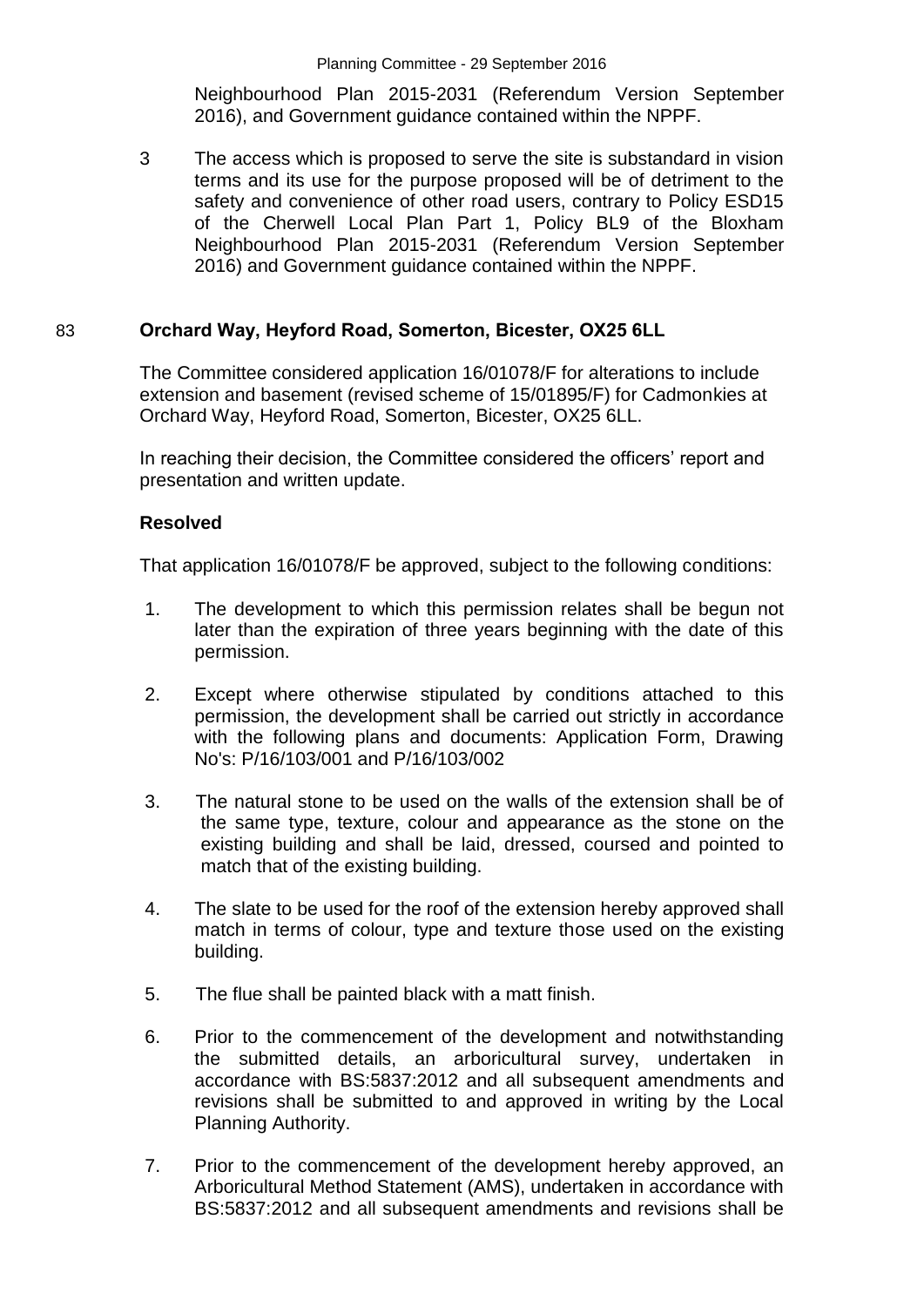submitted to and approved in writing by the Local Planning Authority. Thereafter, all works on site shall be carried out in accordance with the approved AMS. Application No.: 16/01078/F

- 8. The existing hedgerow/trees along the southern boundary of the site shall be retained and properly maintained at a height of not less than 4 metres. Any hedgerow/trees which dies within five years from the completion of the development shall be replaced and thereafter properly maintained in accordance with this condition.
- 9. Prior to the commencement of the development hereby approved, full details of the hardsurfacing, (including material, colouring and layout), shall be submitted to and approved in writing by the Local Planning Authority. Thereafter, and prior to the first use of the development, the hardsurfacing shall be provided on site in accordance with the approved details.

### 84 **Tudor Hall School, Wykham Lane, Banbury, OX16 9UR**

The Committee considered application 16/01443/F for the demolition of an existing single storey teaching accommodation to be replaced by a purpose built teaching building consisting of 12 classrooms and an atrium link to an existing teaching building – Blyth and externally a hard-landscaped amphitheatre which is stepped and ramped connects the new building with the heart of the school for Tudor Hall School at Wykham Lane, Banbury, OX16 9UR.

In reaching their decision, the Committee considered the officers' report and presentation.

### **Resolved**

That application 16/01443/F be approved, subject to the following conditions:

- 1. The development to which this permission relates shall be begun not later than the expiration of three years beginning with the date of this permission.
- 2. Except where otherwise stipulated by conditions attached to this permission, the development shall be carried out strictly in accordance with the following plans and documents: Design and Access Statement dated July 2016, D200A, D202F, D230P, D231P, D232M, D233N, D240M and D241G.
- 3. Prior to the commencement of the development hereby approved, a Construction Traffic Management Plan (CTMP) for the site shall be submitted to and approved in writing by the Local Planning Authority. Thereafter, the CTMP shall be implemented in accordance with the approved details.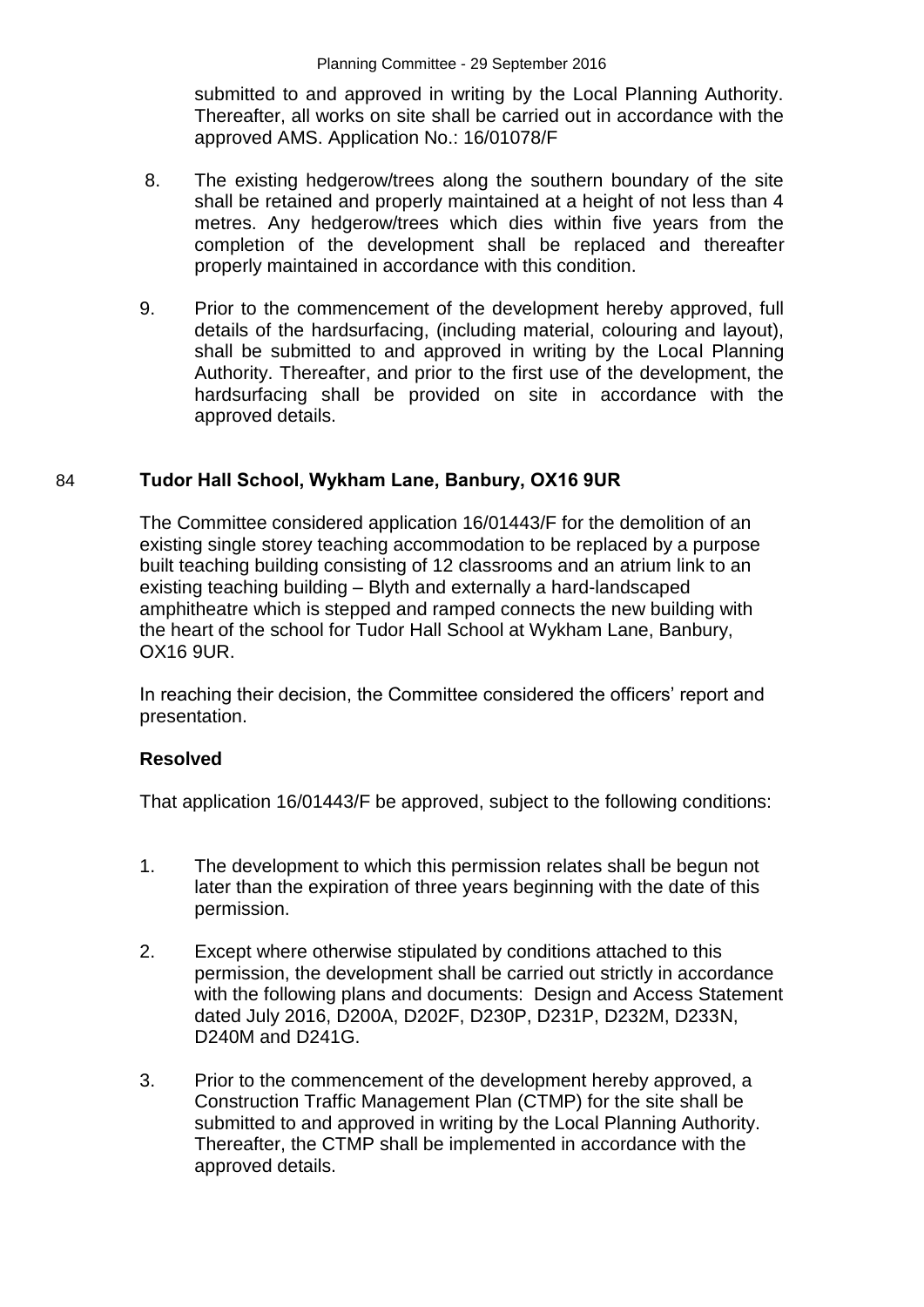- 4. Prior to the commencement of the development, a landscaping scheme shall be submitted to and approved in writing by the Local Planning Authority. The scheme for landscaping the site shall include:-
	- (a) details of the proposed tree and shrub planting including their species, number, sizes and positions, together with grass seeded/turfed areas,
	- (b) details of the existing trees and hedgerows to be retained as well as those to be felled, including existing and proposed soil levels at the base of each tree/hedgerow and the minimum distance between the base of the tree and the nearest edge of any excavation,
	- (c) details of the hard surface areas, including pavements, pedestrian areas, reduced-dig areas, crossing points and steps.
- 5. All planting, seeding or turfing comprised in the approved details of landscaping shall be carried out in accordance with BS 4428:1989 Code of Practice for general landscape operations (excluding hard surfaces), or the most up to date and current British Standard, in the first planting and seeding seasons following the occupation of the building(s) or on the completion of the development, whichever is the sooner; and that any trees, herbaceous planting and shrubs which, within a period of five years from the completion of the development die, are removed or become seriously damaged or diseased, shall be replaced in the current/next planting season with others of similar size and species, unless the Local Planning Authority gives written consent for any variation.
- 6. Prior to the commencement of the development hereby approved, an up-to-date Arboricultural Method Statement (AMS), undertaken in accordance with BS:5837:2012 and all subsequent amendments and revisions, shall be submitted to and approved in writing by the Local Planning Authority. Thereafter, all works on site shall be carried out in accordance with the approved AMS.
- 7. Prior to the commencement of the development hereby approved above slab level, samples of the materials to be used for the covering of the roofs of the development shall be submitted to and approved in writing by the Local Planning Authority. Thereafter the development shall be carried out in accordance with the samples so approved.
- 8. Prior to the commencement of the development hereby approved above slab level, samples of the render to be used for the walls of the development shall be submitted to and approved in writing by the Local Planning Authority. Thereafter the development shall be carried out in accordance with the samples so approved.
- 9. Prior to the commencement of the development hereby approved above slab level, a stone sample panel (minimum 1m2 in size) shall be constructed on site in natural ironstone which shall be inspected and approved in writing by the Local Planning Authority. Thereafter, the external walls of the development shown on the approved plans to be stone shall be laid, dressed, coursed and pointed in strict accordance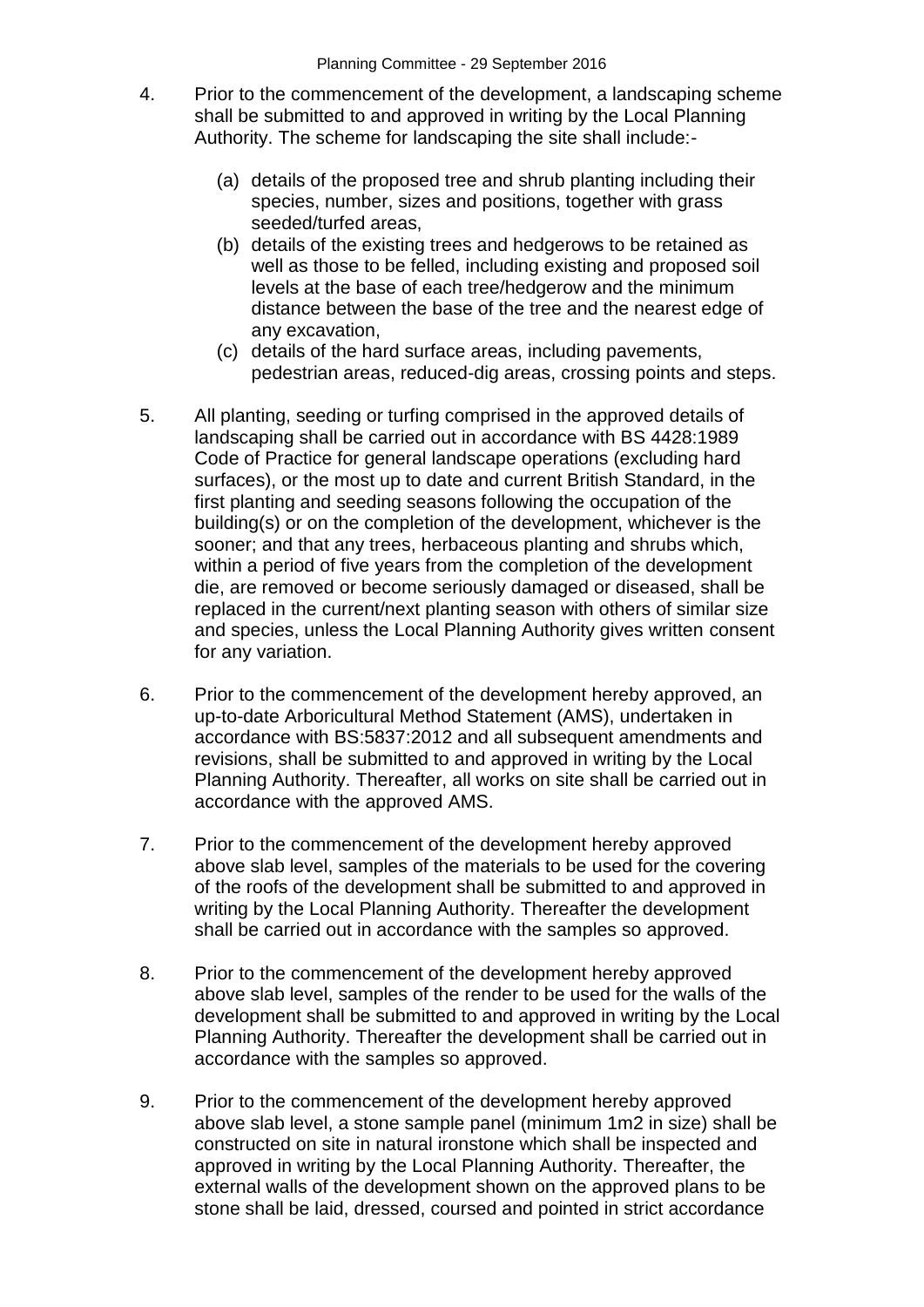with the approved stone sample panel.

- 10. Prior to the commencement of the development hereby approved above slab level, full details of the doors and windows, including a cross section and colour/finish, together with cill and lintel details shall be submitted to and approved in writing by the Local Planning Authority. Thereafter, the door and windows shall be installed in accordance with the approved details.
- 11. Full details of any external lighting required in association with the development shall be submitted to and approved in writing by the Local Planning Authority prior to its installation. Thereafter the lighting shall be installed, operated and retained in accordance with the approved details.

### 85 **OS Parcels 4083 And 6882 Adjoining And North Of Broken Furrow, Warwick Road, Banbury**

The Committee considered application 16/01484/CDC for the erection of single storey building to provide 5 one bed flats for adults with acquired brain injury, associated parking area, secured courtyard area, and staff and communal accommodation in an additional unit (six units in total) (revised scheme of 16/00515/CDC) for Cherwell District Council at OS Parcels 4083 and 6882 adjoining and north of Broken Furrow, Warwick Road, Banbury.

In introducing the report, the Development Control Team Leader referred Members to the written update and that the officer recommendation had changed from refusal to approval.

In reaching their decision, the Committee considered the officers' report, presentation, written update and the address of the public speaker.

#### **Resolved**

That application 16/01484/CDC be approved, subject to the following conditions:

- 1. The development to which this permission relates shall be begun not later than the expiration of three years beginning with the date of this permission.
- 2. Except where otherwise stipulated by condition, the application shall be carried out strictly in accordance with the following plans and documents: Application forms, Design and Access Statement, Site Location Plan (except as amended by other plans listed in this condition), Ecological Appraisal (Willmott Dixon Housing Ltd, February 2016), Tree Survey Report (RGS, March 2016) and drawings numbered "16022-GNA-XX-ST-DR-A-0101-D", "16022-GNA-A-ST-DR-A-0102-C", "16022-GNA-A-00-DR-A-1100", "16022-GNA-A-E-DR-A-2100", "16022-GNA-A-E-DR-A-2101-A", and "16022-GNA-A-RF-DR-A-1101".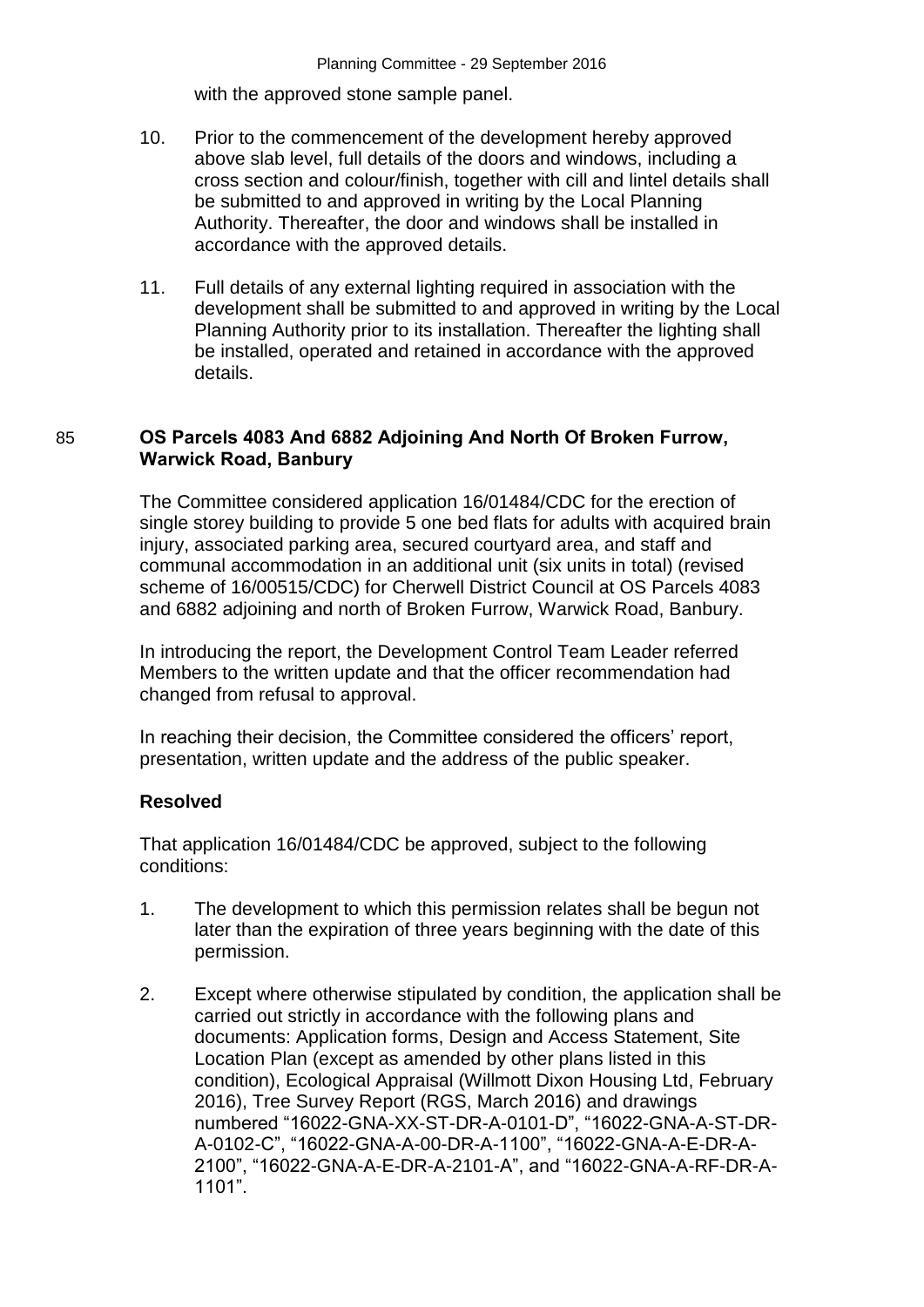- 3. Prior to the occupation of any dwellings an Energy Strategy shall be submitted to and approved by the Local Planning Authority. This strategy shall be in line with the mandatory requirements of Code 4 in respect of ENE1 2010 or otherwise agreed with the Local Planning Authority.
- 4. Prior to the commencement of the development hereby approved above slab level, samples of the brick to be used in the construction of the external walls of the development shall be submitted to and approved in writing by the Local Planning Authority. Thereafter the development shall be carried out in accordance with the samples so approved.
- 5. Prior to the commencement of the development hereby approved above slab level, samples of the tile to be used in the construction of the roof of the development shall be submitted to and approved in writing by the Local Planning Authority. Thereafter the development shall be carried out in accordance with the samples so approved.
- 6. Notwithstanding the details submitted, no development shall commence above slab level until amended design details for the front façade of the building and the entrance gates have been submitted to and approved in writing by the Local Planning Authority. Thereafter the development shall be carried out in accordance with the samples so approved.
- 7. Prior to the construction of the development hereby approved above slab level, the proposed means of access between the land and the highway shall be improved to geometry as plans submitted, formed, laid out and constructed strictly in accordance with Oxfordshire County Council's specification and guidance.
- 8. Prior to the commencement of the development hereby approved above slab level, and notwithstanding the details submitted, full specification details (including construction, layout, surfacing and drainage) of the parking and manoeuvring areas shall be submitted to and approved in writing by the Local Planning Authority. Thereafter, and prior to the first occupation of the development, the parking and manoeuvring areas shall be provided on the site in accordance with the approved details and shall be retained unobstructed except for the parking and manoeuvring of vehicles at all times thereafter.
- 9. Notwithstanding the details submitted, no development shall take place until there has been submitted to and approved in writing by the Local Planning Authority a scheme for landscaping the site which shall include:-
	- (a) details of the proposed tree and shrub planting including their species (which shall be native species of UK provenance), number, sizes and positions, together with grass seeded/turfed areas,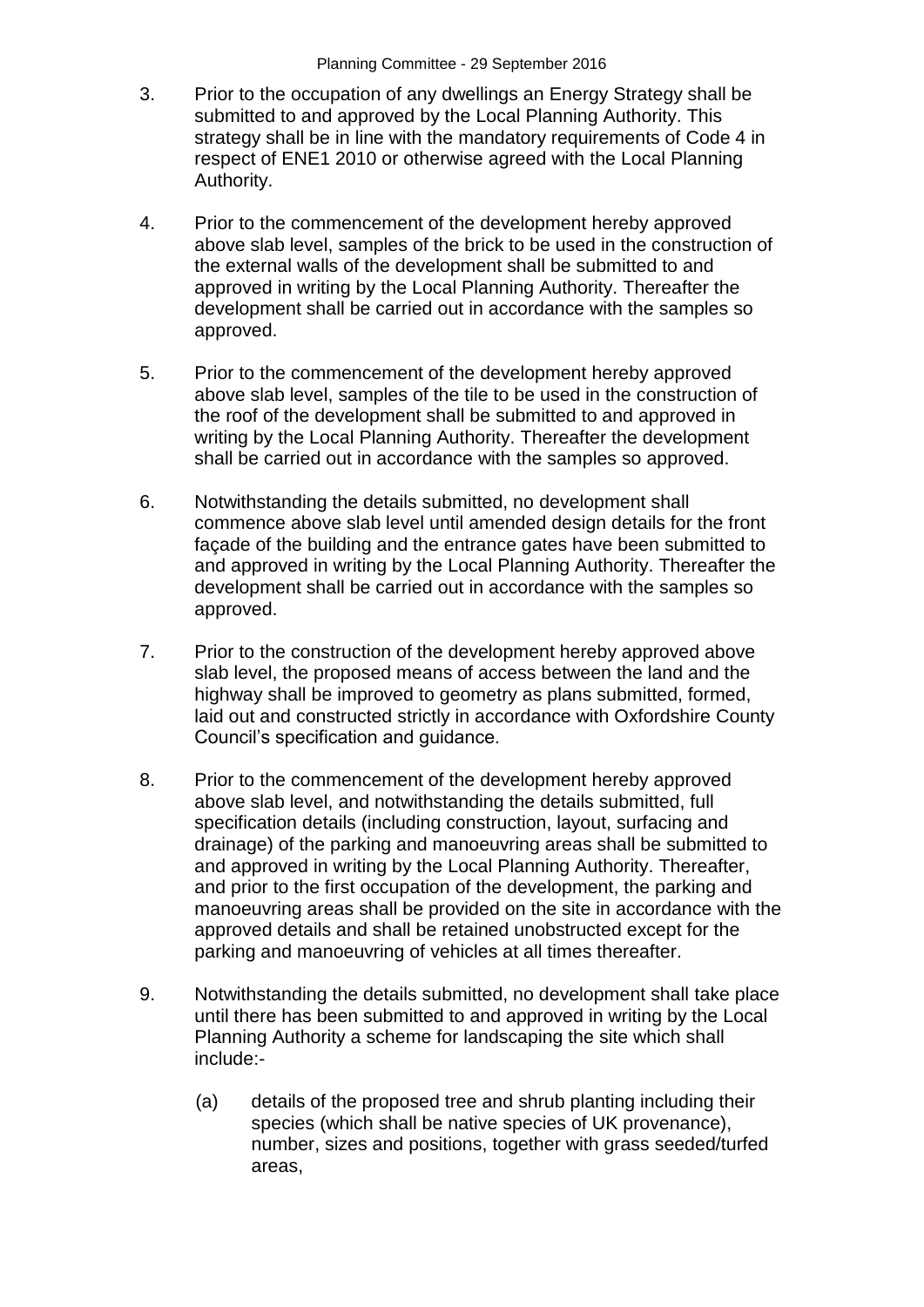Planning Committee - 29 September 2016

- (b) details of the existing trees and hedgerows to be retained as well as those to be felled, including existing and proposed soil levels at the base of each tree/hedgerow and the minimum distance between the base of the tree and the nearest edge of any excavation,
- (c) the reinforcement of the existing hedgerow along the Western, Eastern and Southern boundaries
- (d) details of the hard surface areas, pavements, pedestrian areas, crossing points and steps.
- (e) Details of the minor artefacts/structures (ie. surfaces, benches, fencing, walling etc) which comprise public art works

The hard landscaping elements shall be carried out fully in accordance with the details approved and shall be retained as such thereafter.

- 10. All planting, seeding or turfing comprised in the approved details of landscaping on each phase identified in condition no. 6, shall be carried out in the first planting and seeding seasons following the occupation of the building(s) or on the completion of the development, whichever is the sooner; and that any trees and shrubs which within a period of five years from the completion of the development die, are removed or become seriously damaged or diseased shall be replaced in the next planting season with others of similar size and species, unless the Local Planning Authority gives written consent for any variation.
- 11. a)No retained tree shall be cut down, uprooted, damaged or destroyed, nor shall any retained tree be pruned in any manner, be it branches, stems or roots, other than in accordance with the approved plans and particulars, without the prior written approval of the Local Planning Authority. All tree works shall be carried out in accordance with BS3998: Recommendations for Tree Works.

b) If any retained tree is cut down, uprooted, destroyed or dies, another tree shall be planted in the same place in the next planting season following the removal of that tree, full details of which shall be firstly submitted to and approved in writing by the Local Planning Authority.

In this condition a "retained tree" is an existing tree which shall be retained in accordance with the approved plans and particulars; and paragraphs (a) and (b) shall have effect until the expiration of five years from the date of the decision.

12. Prior to the commencement of the development above slab level, full details of existing and proposed ground and finished floor levels and all boundary treatments and means of enclosure shall be submitted to and approved in writing by the local planning authority. Thereafter the development shall be carried out in accordance with the approved details.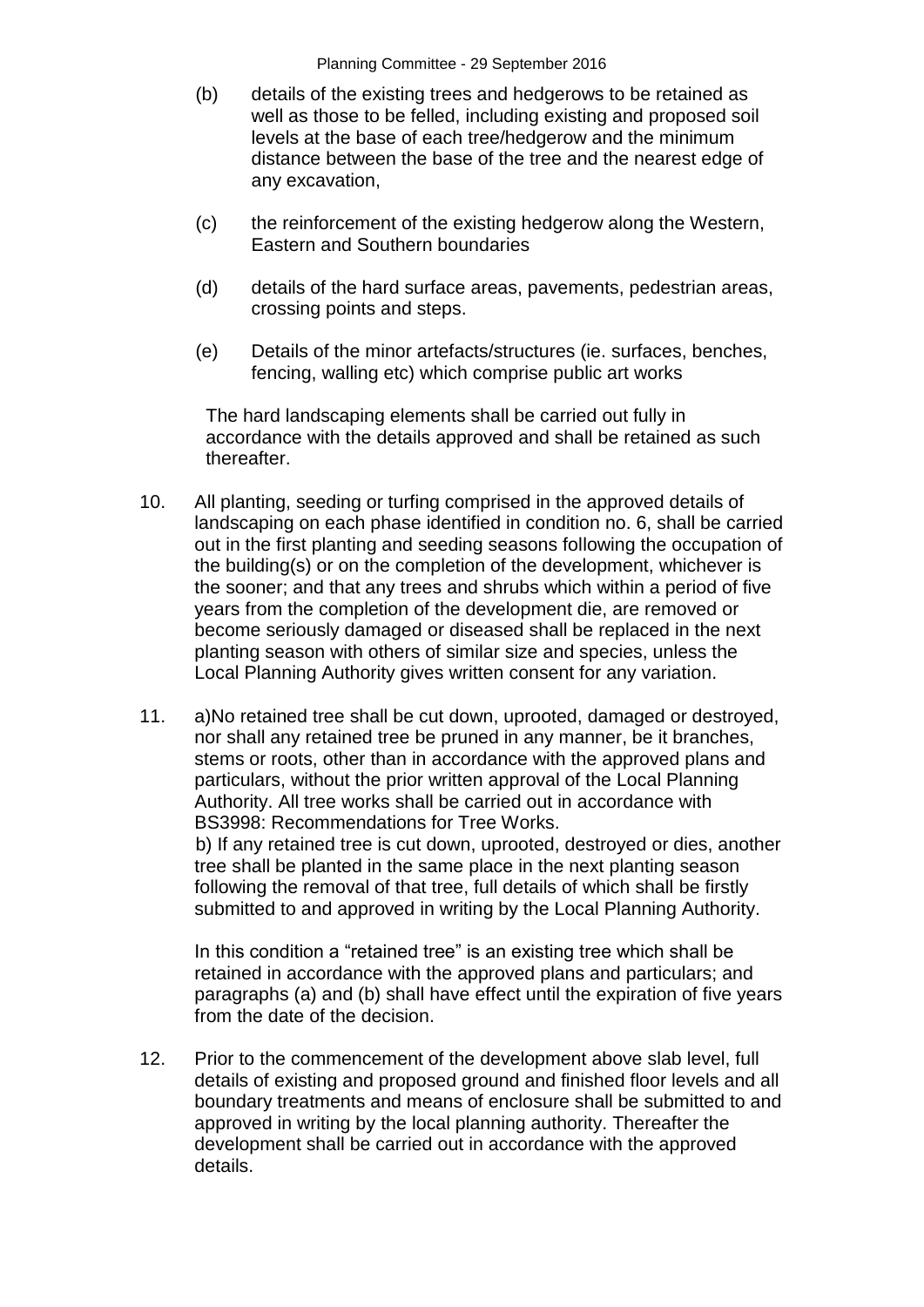- 13. Prior to the commencement of the development above slab level, an update to the mitigation strategy for badgers, which shall include details of a recent survey (no older than six months on the date of the submission to the Local Planning Authority), whether a development licence is required and the location and timing of the provision of any protective fencing around setts/commuting routes, shall be submitted to and approved in writing by the Local Planning Authority. Thereafter, the development shall be carried out in accordance with the approved details.
- 14. The development hereby approved shall be implemented fully in accordance with the Landscape and Ecology Management Plan (LEMP) approved pursuant to Condition 27 of 12/01789/OUT.
- 15. Prior to the commencement of the development above slab level, a method statement for biodiversity enhancements on site together with the long term maintenance shall be submitted to and approved in writing by the Local Planning Authority. Thereafter, the biodiversity enhancement measures shall be carried out and retained in accordance with the approved details.
- 16. Prior to the commencement of the development above slab level, details of the proposed street lighting scheme to be installed, which shall include column height, luminaire type, positions, aiming angles and cowl and deflectors to direct light sources, to demonstrate that there is no light spillage from the site, shall be submitted to and approved in writing by the Local Planning Authority. The development shall be carried out and thereafter maintained in accordance with the approved details. Once installed the lighting scheme shall be inspected by a qualified lighting engineer and certified as being correctly installed prior to the first occupation of the development, the certificate shall then be submitted to the Local Planning Authority.
- 17. Unless otherwise agreed in writing by the local planning authority, the development hereby approved shall be implemented fully in accordance with the Construction Environment Management Plan (CEMP) approved pursuant to Condition 42 of 12/01789/OUT.
- 18. Prior to the first use or occupation of the development hereby permitted, covered cycle parking facilities shall be provided on the site in accordance with details which shall be firstly submitted to and approved in writing by the Local Planning Authority. Thereafter, the covered cycle parking facilities shall be permanently retained and maintained for the parking of cycles in connection with the development.

### 86 **OS Parcels 4083 And 6882 Adjoining And North Of Broken Furrow, Warwick Road, Banbury**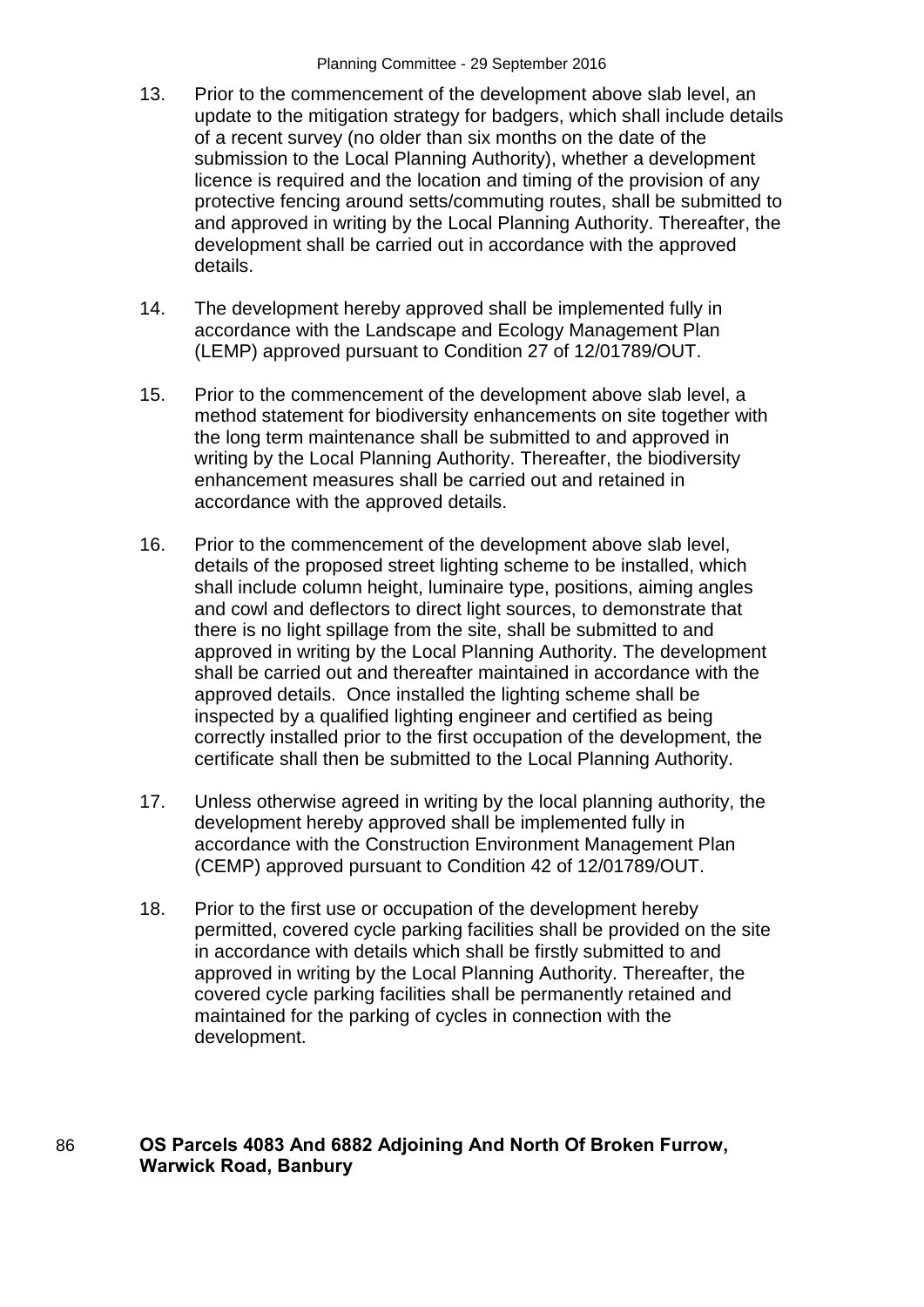The Committee considered application 16/01485/CDC for the erection of single storey buildings to provide 6 one bed flats for adults with learning difficulties and autistic spectrum condition, associated parking area, shared landscaped gardens, secured courtyard area, and staff and communal accommodation in an additional unit (seven units in total) (revised scheme of 16/00504/CDC) for Cherwell District Council at OS Parcels 4083 and 6882 adjoining and north of Broken Furrow, Warwick Road, Banbury.

In introducing the report, the Development Control Team Leader referred Members to the written update and that the officer recommendation had changed from refusal to approval.

In reaching their decision, the Committee considered the officers' report, presentation and written update.

#### **Resolved**

That application 16/01485/CDC be approved, subject to the following conditions:

- 1. The development to which this permission relates shall be begun not later than the expiration of three years beginning with the date of this permission.
- 2. Except where otherwise stipulated by condition, the application shall be carried out strictly in accordance with the following plans and documents: Application forms, Design and Access Statement, Site Location Plan (except as amended by other plans listed in this condition), Ecological Appraisal (Willmott Dixon Housing Ltd, February 2016), Tree Survey Report (RGS, March 2016) and drawings numbered "16022-GNA-XX-ST-DR-A-0101-D", "16022-GNA-B-ST-DR-A-0104-D", "16022-GNA-B-00-DR-A-1102", "16022-GNA-B-E-DR-A-2102-A", "16022-GNA-B-E-DR-A-2103-A", and "16022-GNA-B-RF-DR-A-1103".
- 3. Prior to the occupation of any dwellings an Energy Strategy shall be submitted to and approved by the Local Planning Authority. This strategy shall be in line with the mandatory requirements of Code 4 in respect of ENE1 2010 or otherwise agreed with the Local Planning Authority.
- 4. Prior to the commencement of the development hereby approved above slab level, samples of the brick to be used in the construction of the external walls of the development shall be submitted to and approved in writing by the Local Planning Authority. Thereafter the development shall be carried out in accordance with the samples so approved.
- 5. Prior to the commencement of the development hereby approved above slab level, samples of the tile to be used in the construction of the roof of the development shall be submitted to and approved in writing by the Local Planning Authority. Thereafter the development shall be carried out in accordance with the samples so approved.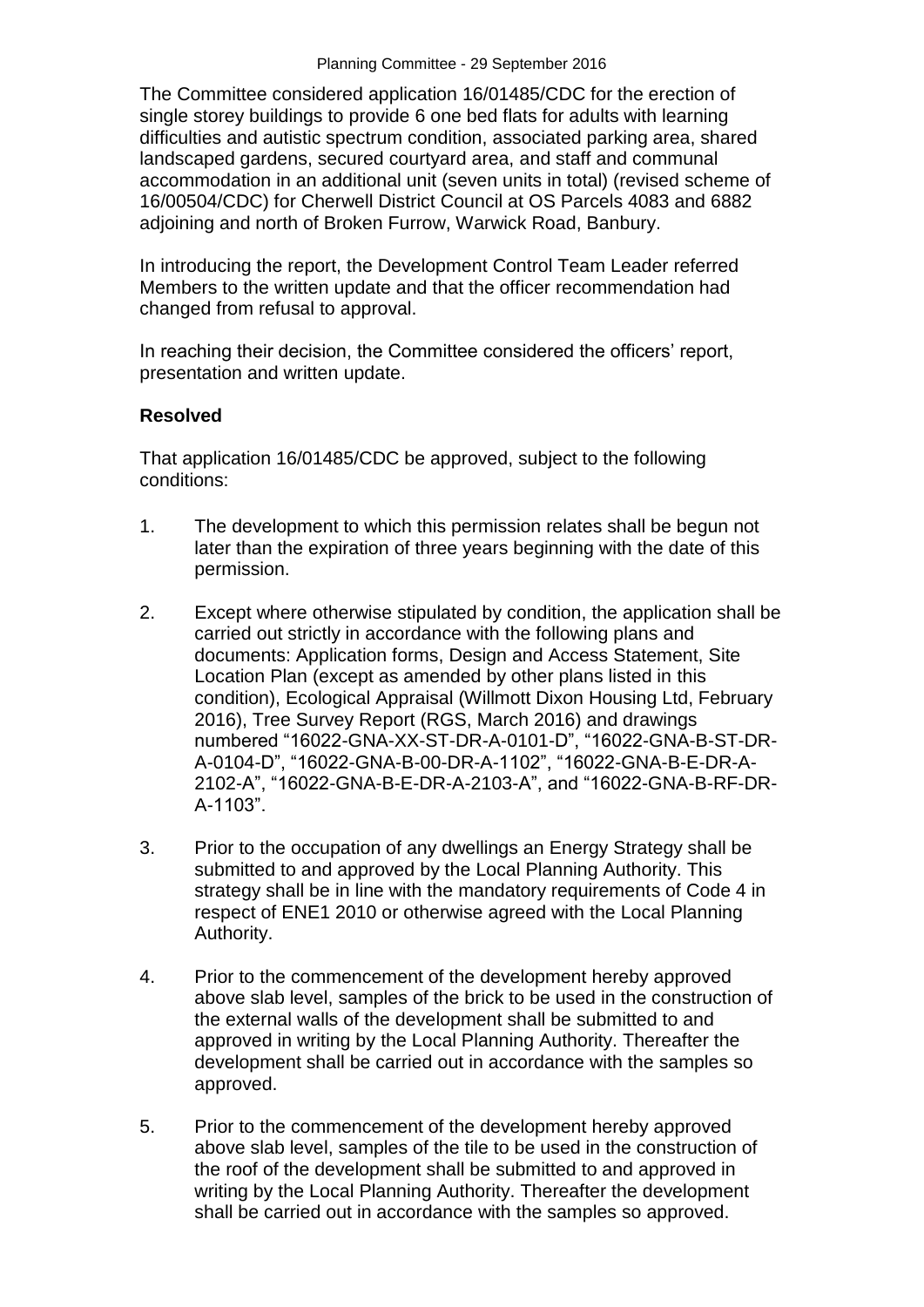- 6. Notwithstanding the details submitted, no development shall commence above slab level until amended design details for the front façade of the building and the entrance gates have been submitted to and approved in writing by the Local Planning Authority. Thereafter the development shall be carried out in accordance with the samples so approved.
- 7. Prior to the construction of the development hereby approved above slab level, the proposed means of access between the land and the highway shall be improved to geometry as plans submitted, formed, laid out and constructed strictly in accordance with Oxfordshire County Council's specification and guidance.
- 8. Prior to the commencement of the development hereby approved above slab level, and notwithstanding the details submitted, full specification details (including construction, layout, surfacing and drainage) of the parking and manoeuvring areas shall be submitted to and approved in writing by the Local Planning Authority. Thereafter, and prior to the first occupation of the development, the parking and manoeuvring areas shall be provided on the site in accordance with the approved details and shall be retained unobstructed except for the parking and manoeuvring of vehicles at all times thereafter.
- 9. Notwithstanding the details submitted, no development shall take place until there has been submitted to and approved in writing by the Local Planning Authority a scheme for landscaping the site which shall include:-
	- (a) details of the proposed tree and shrub planting including their species (which shall be native species of UK provenance), number, sizes and positions, together with grass seeded/turfed areas,
	- (b) details of the existing trees and hedgerows to be retained as well as those to be felled, including existing and proposed soil levels at the base of each tree/hedgerow and the minimum distance between the base of the tree and the nearest edge of any excavation,
	- (c) the reinforcement of the existing hedgerow along the Western, Eastern and Southern boundaries
	- (d) details of the hard surface areas, pavements, pedestrian areas, crossing points and steps.
	- (e) Details of the minor artefacts/structures (ie. surfaces, benches, fencing, walling etc) which comprise public art works
- 10. All planting, seeding or turfing comprised in the approved details of landscaping on each phase identified in condition no. 6, shall be carried out in the first planting and seeding seasons following the occupation of the building(s) or on the completion of the development, whichever is the sooner; and that any trees and shrubs which within a period of five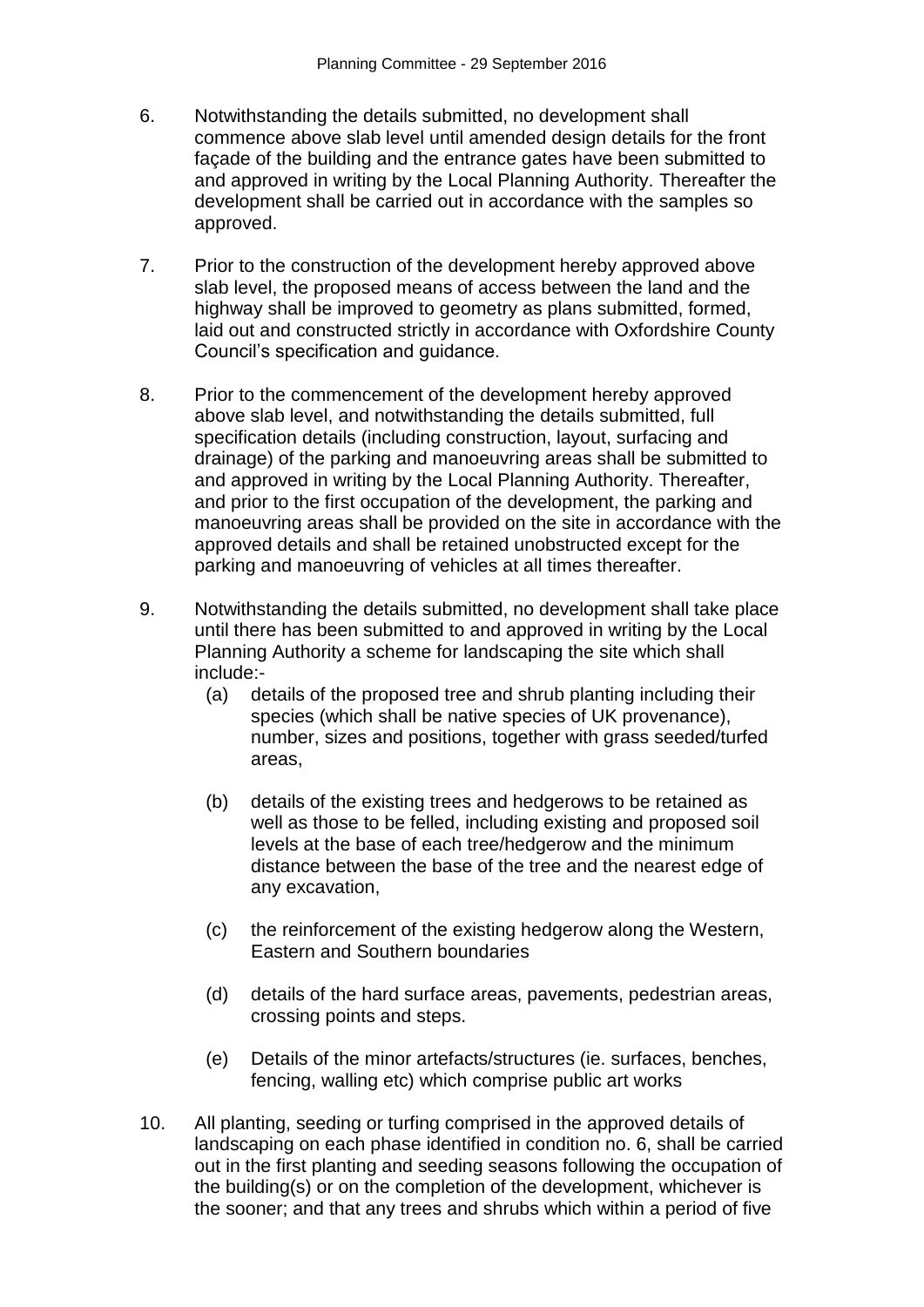years from the completion of the development die, are removed or become seriously damaged or diseased shall be replaced in the next planting season with others of similar size and species, unless the Local Planning Authority gives written consent for any variation.

11. a) No retained tree shall be cut down, uprooted, damaged or destroyed, nor shall any retained tree be pruned in any manner, be it branches, stems or roots, other than in accordance with the approved plans and particulars, without the prior written approval of the Local Planning Authority. All tree works shall be carried out in accordance with BS3998: Recommendations for Tree Works. b) If any retained tree is cut down, uprooted, destroyed or dies, another tree shall be planted in the same place in the next planting season following the removal of that tree, full details of which shall be firstly submitted to and approved in writing by the Local Planning Authority.

In this condition a "retained tree" is an existing tree which shall be retained in accordance with the approved plans and particulars; and paragraphs (a) and (b) shall have effect until the expiration of five years from the date of the decision.

- 12. Prior to the commencement of the development above slab level, full details of existing and proposed ground and finished floor levels and all boundary treatments and means of enclosure shall be submitted to and approved in writing by the local planning authority. Thereafter the development shall be carried out in accordance with the approved details.
- 13. Prior to the commencement of the development above slab level, an update to the mitigation strategy for badgers, which shall include details of a recent survey (no older than six months on the date of the submission to the Local Planning Authority), whether a development licence is required and the location and timing of the provision of any protective fencing around setts/commuting routes, shall be submitted to and approved in writing by the Local Planning Authority. Thereafter, the development shall be carried out in accordance with the approved details.
- 14. The development hereby approved shall be implemented fully in accordance with the Landscape and Ecology Management Plan (LEMP) approved pursuant to Condition 27 of 12/01789/OUT.
- 15. Prior to the commencement of the development above slab level, a method statement for biodiversity enhancements on site together with the long term maintenance shall be submitted to and approved in writing by the Local Planning Authority. Thereafter, the biodiversity enhancement measures shall be carried out and retained in accordance with the approved details.
- 16. Prior to the commencement of the development above slab level, details of the proposed street lighting scheme to be installed, which shall include column height, luminaire type, positions, aiming angles and cowl and deflectors to direct light sources, to demonstrate that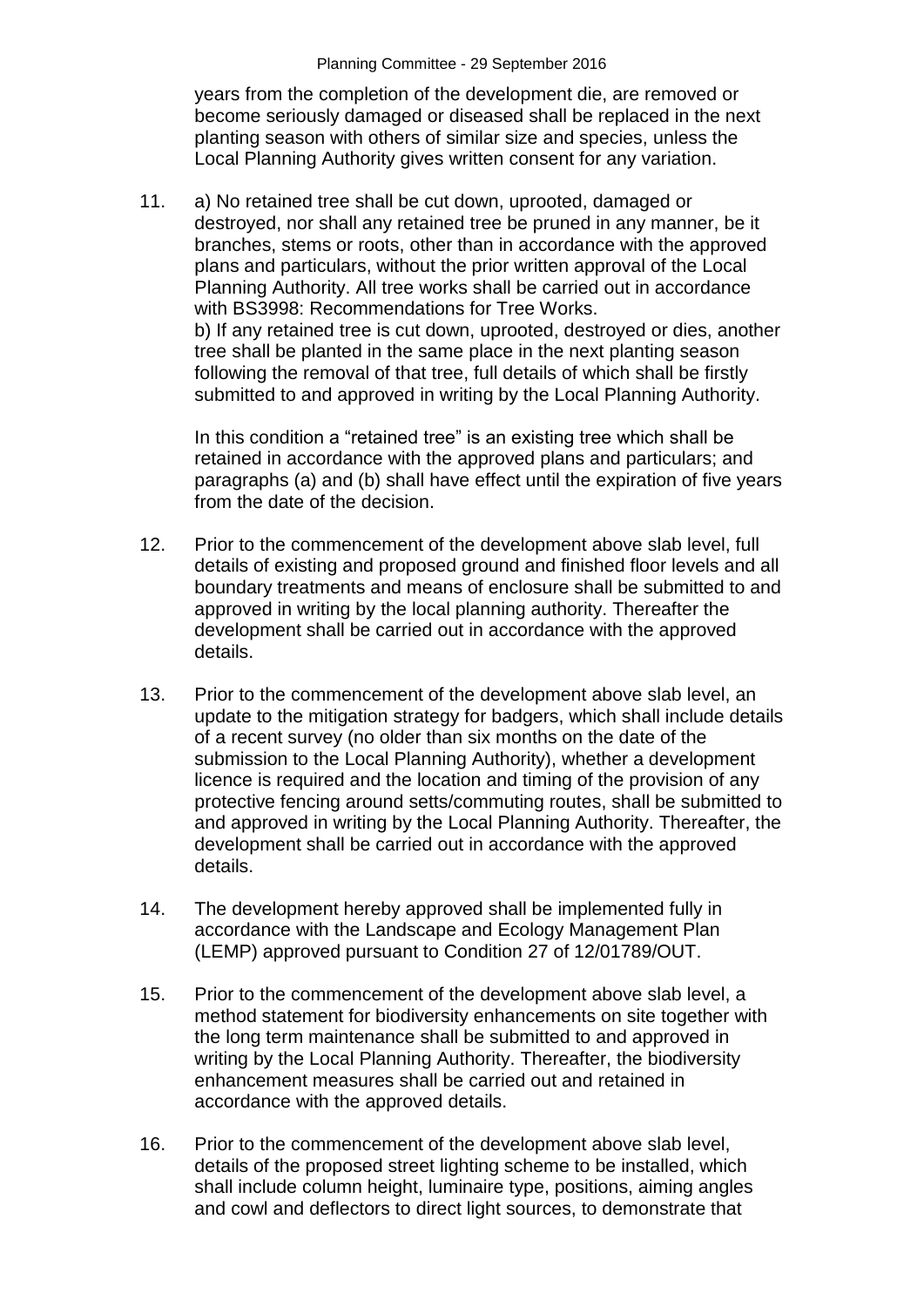there is no light spillage from the site, shall be submitted to and approved in writing by the Local Planning Authority. The development shall be carried out and thereafter maintained in accordance with the approved details. Once installed the lighting scheme shall be inspected by a qualified lighting engineer and certified as being correctly installed prior to the first occupation of the development, the certificate shall then be submitted to the Local Planning Authority.

- 17. The development hereby approved shall be implemented fully in accordance with the Construction Environment Management Plan (CEMP) approved pursuant to Condition 42 of 12/01789/OUT.
- 18. Prior to the first use or occupation of the development hereby permitted, covered cycle parking facilities shall be provided on the site in accordance with details which shall be firstly submitted to and approved in writing by the Local Planning Authority. Thereafter, the covered cycle parking facilities shall be permanently retained and maintained for the parking of cycles in connection with the development.

### 87 **103 & 315 Heyford Park, Camp Road, Upper Heyford, Bicester, OX25 5HA**

The Committee considered application 16/01545/F for the change of use of Building 103 to A Heritage Centre (Use Class D1) and Building 315 for storage and distribution (Use Class B8) and associated works Heyford Park Estates Limited at 103 & 315 Heyford Park, Camp Road, Upper Heyford, Bicester, OX25 5HA.

In reaching their decision, the Committee considered the officers' report, presentation and written update.

### **Resolved**

That application 16/01545/F be approved, subject to the following conditions:

- 1 The development to which this permission relates shall be begun not later than the expiration of three years beginning with the date of this permission.
- 2 Except where otherwise stipulated by condition, the application shall be carried out strictly in accordance with the following plans and documents: Application forms, Design and Access Statement and drawings numbered: D0341 -107 Site Location Plan 6002.02.D Proposed Arrangement(Building 103) UPP/85/315/AB1 Floor Plan (Building 315)
- 3 That prior to the commencement of the development hereby approved, an access phasing strategy shall be submitted to and approved in writing by the Local Planning Authority, showing the transition of the access to the site in accordance with the long term strategy for the site.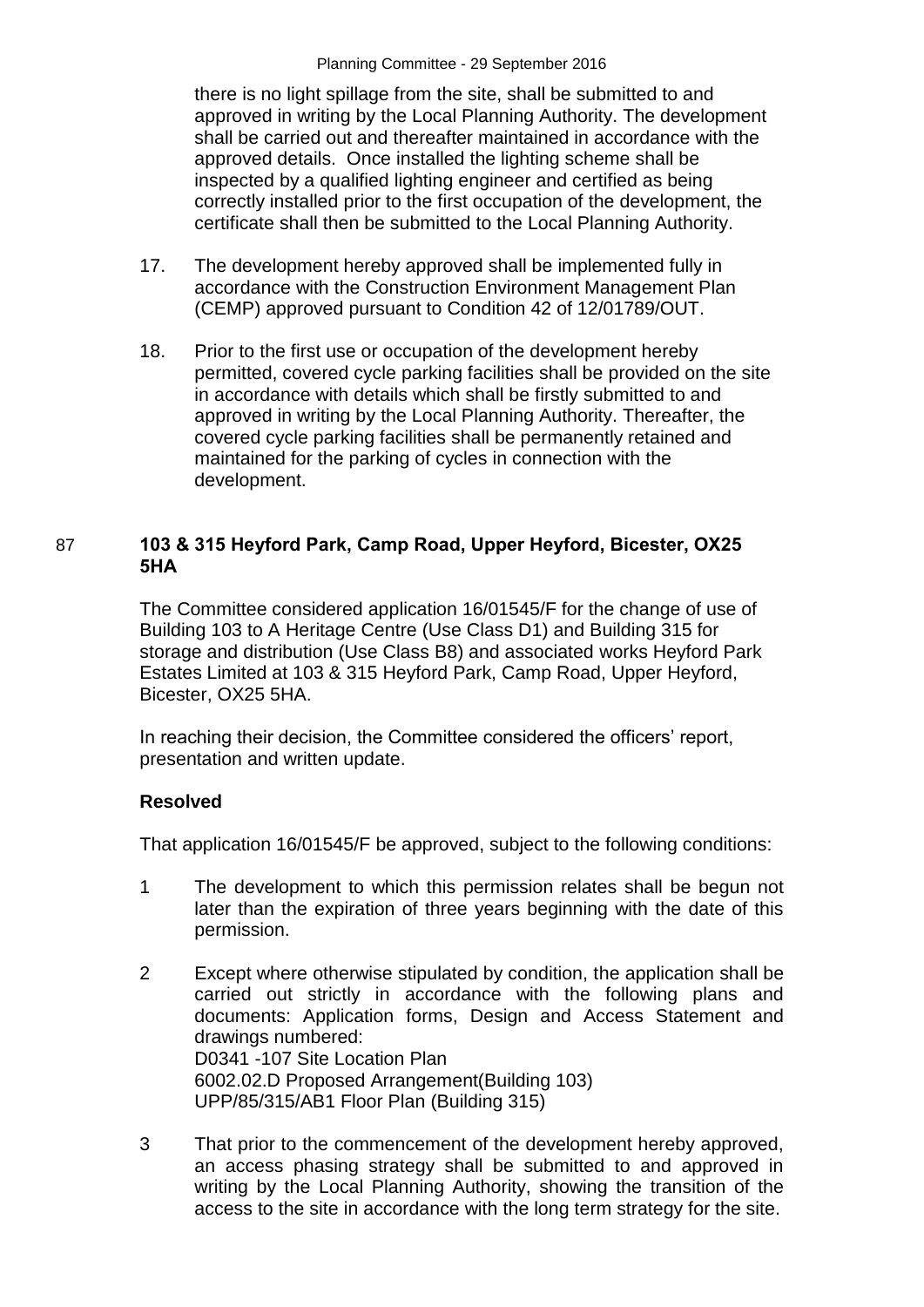- 4 Unless otherwise previously agreed in writing, the development shall be undertaken in accordance with the routing agreement approved under schedule 20 of the Unilateral Undertaking dated 23rd January 2009.
- 5 No part of the development shall be commenced until a detailed green travel plan, prepared in accordance with the Department of Transport's Best Practice Guidance Note "Using the planning process to secure travel plans" and the emerging Oxfordshire County Council guidance on Developer Travel Plans, including an HGV routeing agreement, has been submitted to and approved in writing by the Local Planning Authority.
- 6 This permission shall exclude the details of parking layout shown on the submitted drawings and development shall not commence until a revised plan showing car parking provision for vehicles to be accommodated within the site of each building together with any areas for manoeuvring, has been submitted to and approved in writing by the Local Planning and such parking and manoeuvring facilities shall be laid out, surfaced, drained and completed in accordance with the approved plan before either building is brought into use.. The car parking spaces shall be retained for the parking of vehicles at all times thereafter.
- 7 Prior to the first use or occupation of the development hereby permitted, covered cycle parking facilities shall be provided on the site in accordance with details to be first submitted to and approved in writing by the Local Planning Authority. The covered cycle parking facilities so provided shall thereafter be permanently retained and maintained for the parking of cycles in connection with the development.
- 8 All new works and works of making good to Building 103 shall be carried out in materials and detailed to match the adjoining original fabric except where shown otherwise on the approved drawings.
- 9 All plant, machinery, mechanical ventilation equipment and ducting, other than that shown on the approved plans, shall be installed internally. No other plant, machinery, mechanical ventilation equipment, flues or ducting shall be placed on the outside of the building without the prior written permission of the Local Planning Authority.
- 10 Prior to Building 315 being brought into use, a scheme shall be submitted to and approved in writing by the Local Planning Authority which specifies the provisions to be made for the control of noise emanating from the building or its adjacent service area.
- 11 That no goods, materials, plant or machinery shall be stored repaired, operated or displayed in the open without the prior express planning consent of the Local Planning Authority.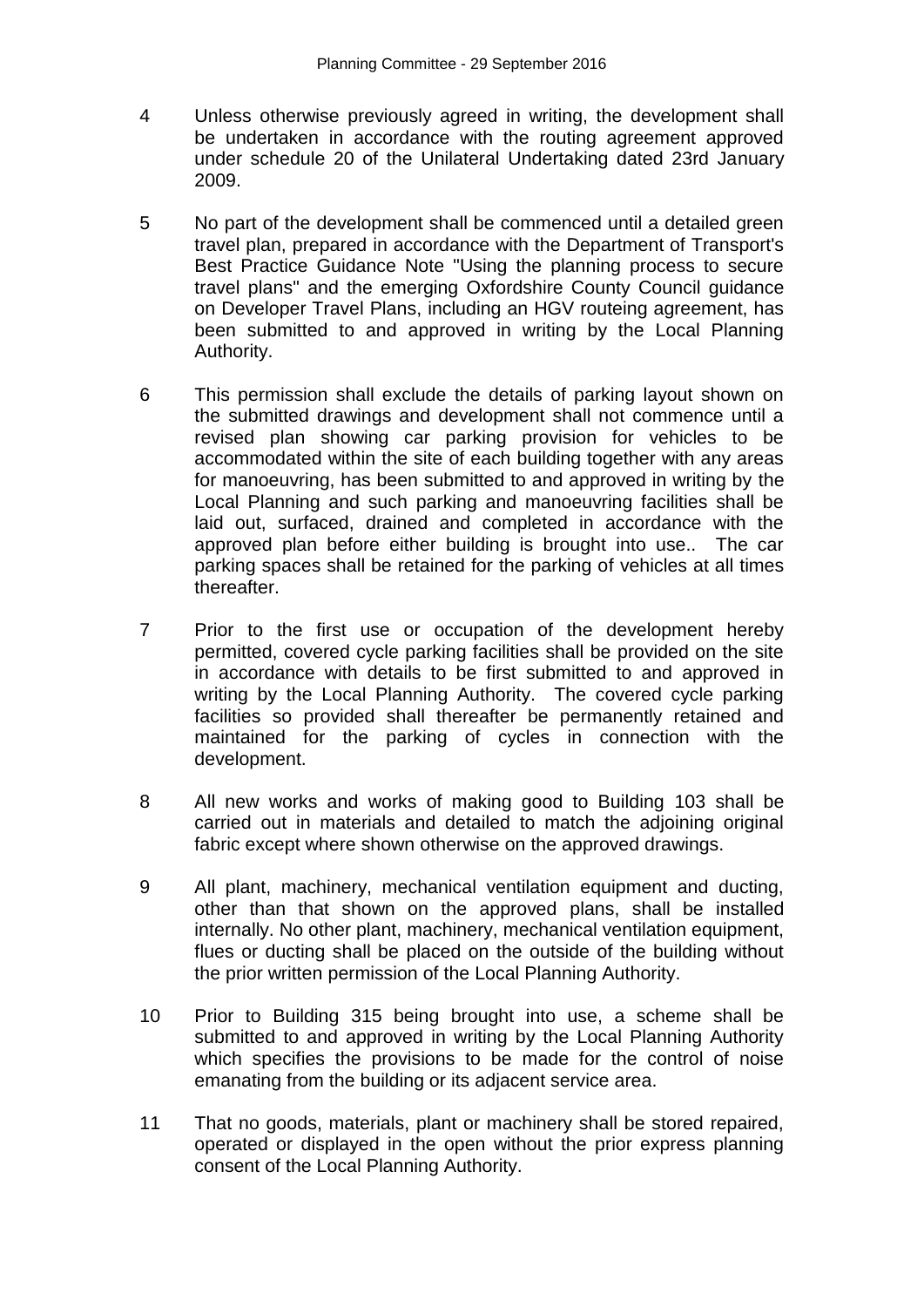- 12 Neither of the buildings shall be occupied until screened provision for the storage of refuse and recycling facilities has been made in accordance with details as submitted to and approved in writing by the Local Planning Authority. Thereafter the facilities shall be retained solely for their intended purpose and refuse and recycling items shall be placed and stored only in this storage area.
- 13 Details of any proposed external lighting shall be provided before it is erected on either building. The development shall be undertaken in accordance with the details as approved
- 14 No signs or advertisements shall be erected on either building unless a signage strategy has previously been submitted to and agreed in writing with the Local Planning Authority. Any proposed signage shall comply with the terms of the signage strategy
- 15 Prior to the occupation of Building 103, a landscaping scheme shall be submitted to and approved in writing by the Local Planning Authority. The scheme for landscaping the site shall include:-
	- (a) details of the proposed tree and shrub planting including their species, number, sizes and positions, together with grass seeded/turfed areas,
	- (b) details of the existing trees and hedgerows to be retained as well as those to be felled, including existing and proposed soil levels at the base of each tree/hedgerow and the minimum distance between the base of the tree and the nearest edge of any excavation,
	- (c) details of the hard surface areas, including pavements, pedestrian areas, reduced-dig areas, crossing points and steps.
- 16 All planting, seeding or turfing comprised in the approved details of landscaping shall be carried out in accordance with BS 4428:1989 Code of Practice for general landscape operations (excluding hard surfaces), or the most up to date and current British Standard, in the first planting and seeding seasons following the occupation of the building(s) or on the completion of the development, whichever is the sooner. Any trees, herbaceous planting and shrubs which, within a period of five years from the completion of the development die, are removed or become seriously damaged or diseased shall be replaced in the current/next planting season with others of similar size and species.

# 88 **Appeals Progress Report**

The Head of Development Management submitted a report which informed Members on applications which had been determined by the Council, where